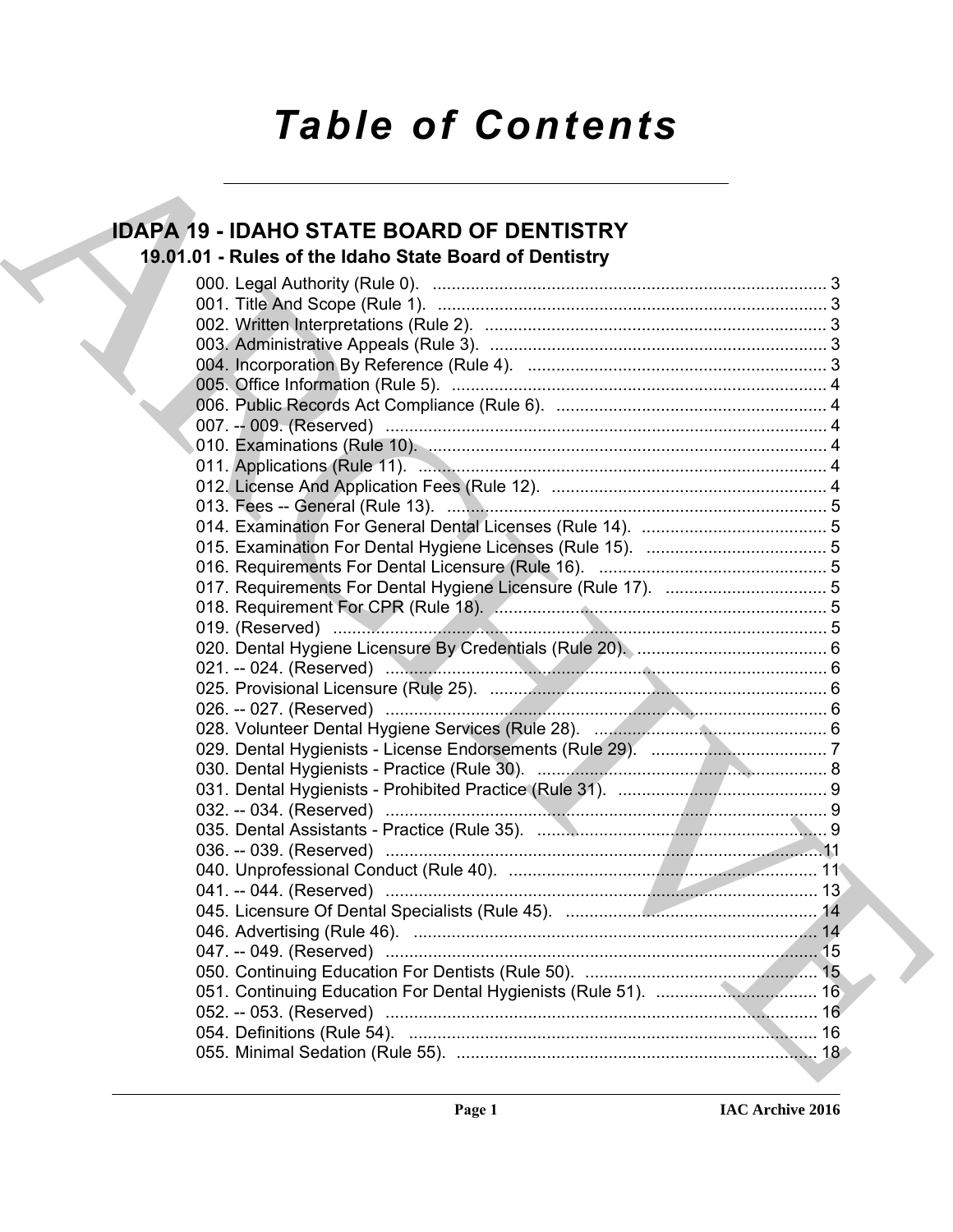# *Table of Contents (cont'd)*

| 065. Determination Of Degree Of Sedation By The Board (Rule 65).  25 |
|----------------------------------------------------------------------|
|                                                                      |
|                                                                      |
|                                                                      |
|                                                                      |
|                                                                      |
|                                                                      |
|                                                                      |
|                                                                      |
|                                                                      |
|                                                                      |
|                                                                      |
|                                                                      |
|                                                                      |
|                                                                      |
|                                                                      |
|                                                                      |
|                                                                      |
|                                                                      |
|                                                                      |
|                                                                      |
|                                                                      |
|                                                                      |
|                                                                      |
|                                                                      |
|                                                                      |
|                                                                      |
|                                                                      |
|                                                                      |
|                                                                      |
|                                                                      |
|                                                                      |
|                                                                      |
|                                                                      |
|                                                                      |
|                                                                      |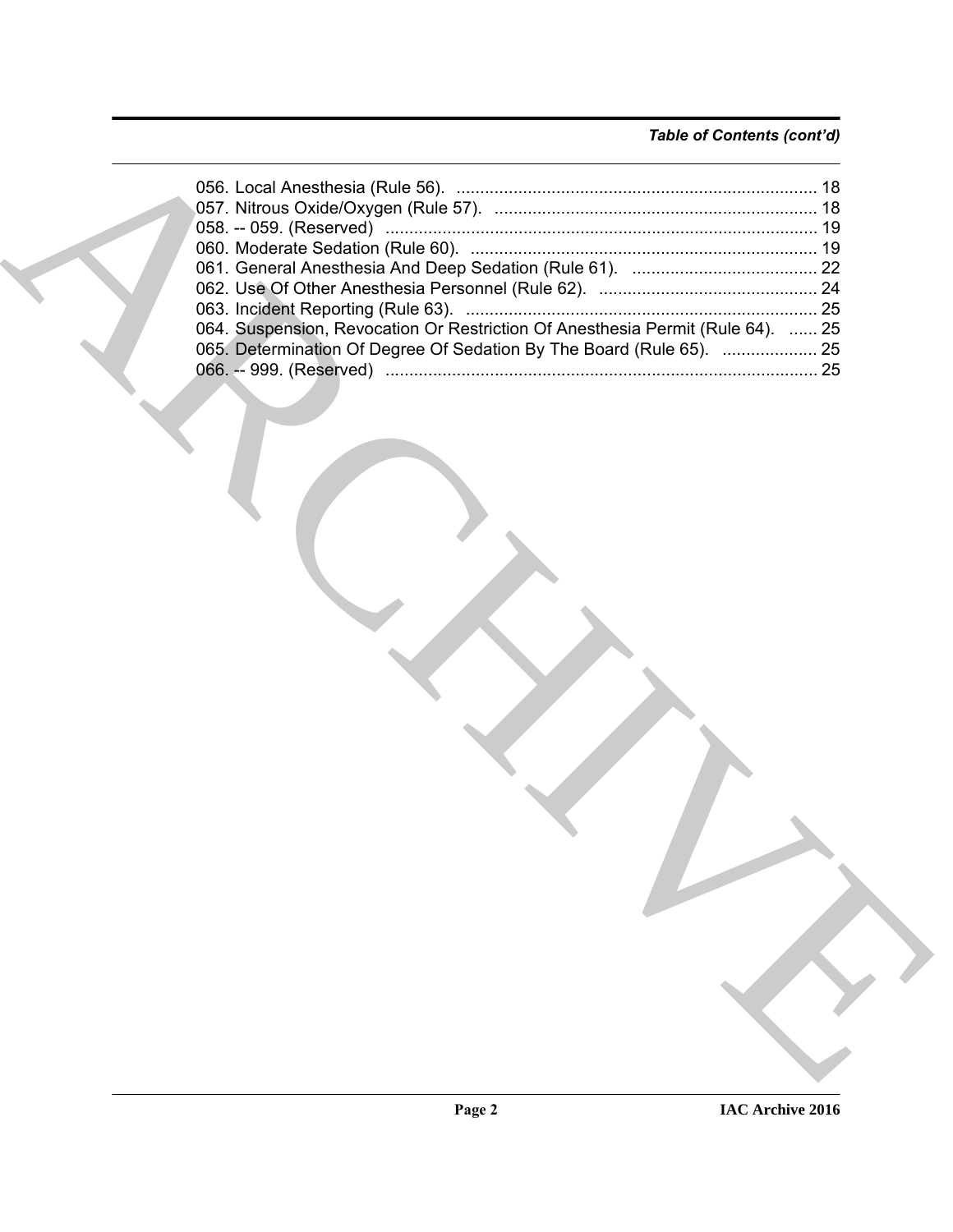### **IDAPA 19 TITLE 01 CHAPTER 01**

# **IDAPA 19 - IDAHO STATE BOARD OF DENTISTRY**

# **19.01.01 - RULES OF THE IDAHO STATE BOARD OF DENTISTRY**

# <span id="page-2-3"></span><span id="page-2-2"></span><span id="page-2-1"></span>**000. LEGAL AUTHORITY (RULE 0).**

<span id="page-2-0"></span>

|                  |                               | <b>CHAPTER 01</b>                                                                                                                                                                                                                                                         |             |
|------------------|-------------------------------|---------------------------------------------------------------------------------------------------------------------------------------------------------------------------------------------------------------------------------------------------------------------------|-------------|
|                  |                               | <b>IDAPA 19 - IDAHO STATE BOARD OF DENTISTRY</b>                                                                                                                                                                                                                          |             |
|                  |                               | 19.01.01 - RULES OF THE IDAHO STATE BOARD OF DENTISTRY                                                                                                                                                                                                                    |             |
| 000.             |                               | LEGAL AUTHORITY (RULE 0).<br>This Chapter is adopted under the legal authority of Chapter 9, Title 54, Idaho Code.                                                                                                                                                        | $(7-1-93)$  |
| 001.             |                               | TITLE AND SCOPE (RULE 1).<br>These rules shall be cited as IDAPA 19.01.01, "Rules of the Idaho State Board of Dentistry." These rules constitute<br>the minimum requirements for licensure and regulation of dentists and dental hygienists.                              | $(7-1-93)$  |
| 002.             |                               | <b>WRITTEN INTERPRETATIONS (RULE 2).</b><br>There are no written interpretations to these rules.                                                                                                                                                                          | $(7-1-93)$  |
| 003.             |                               | <b>ADMINISTRATIVE APPEALS (RULE 3).</b><br>All contested cases shall be governed by the provisions of IDAPA 04.11.01, "Idaho Rules of Administrative<br>Procedure of the Attorney General," and the Idaho Administrative Procedure Act, Chapter 52, Title 67, Idaho Code. | $(3-15-02)$ |
| 004.             |                               | <b>INCORPORATION BY REFERENCE (RULE 4).</b><br>Pursuant to Section 67-5229, Idaho Code, this chapter incorporates by reference the following documents: (7-1-93)                                                                                                          |             |
|                  | 01.                           | <b>Professional Standards.</b>                                                                                                                                                                                                                                            | $(3-29-12)$ |
|                  | a.<br>8th Edition, 2012.      | American Association of Oral and Maxillofacial Surgeons, Office Anesthesia Evaluation Manual,                                                                                                                                                                             | $(3-20-14)$ |
|                  | b.                            | American Dental Association, Guidelines for Teaching Pain Control and Sedation to Dentists and<br>Dental Students, October 2007.                                                                                                                                          | $(4-7-11)$  |
|                  | c.<br>Dentists, October 2007. | American Dental Association, Guidelines for the Use of Sedation and General Anesthesia by                                                                                                                                                                                 | $(4-7-11)$  |
|                  | d.<br>Dentists, October 2007. | American Dental Association Policy Statement: The Use of Sedation and General Anesthesia by                                                                                                                                                                               | $(4-7-11)$  |
|                  | e.                            | Centers for Disease Control and Prevention, DHHS, Guidelines for Infection Control in Dental<br>Health-Care Settings, 2003.                                                                                                                                               | $(4-6-05)$  |
|                  | f.                            | American Dental Association, Principles of Ethics, Code of Professional Conduct and Advisory<br>Opinions (ADA Code), January 2009.                                                                                                                                        | $(4-7-11)$  |
| g.<br>June 2009. |                               | American Dental Hygienists' Association, Code of Ethics for Dental Hygienists (ADHA Code),                                                                                                                                                                                | $(4-7-11)$  |
| 10, 2008.        | h.                            | American Dental Hygienists' Association, Standards for Clinical Dental Hygiene Practice, March                                                                                                                                                                            | $(4-7-11)$  |
|                  | i.                            | American Association of Dental Boards, the Dental Patient Record, June 12, 2009.                                                                                                                                                                                          | $(4-7-11)$  |
|                  | 02.                           | Availability. These documents are available for public review at the Idaho State Board of Dentistry,<br>350 North 9th Street, Suite M-100, Boise, Idaho 83720.                                                                                                            | $(3-29-12)$ |
|                  |                               |                                                                                                                                                                                                                                                                           |             |

### <span id="page-2-4"></span>There are no written interpretations to these rules. (7-1-93)

### <span id="page-2-5"></span>**003. ADMINISTRATIVE APPEALS (RULE 3).**

# <span id="page-2-6"></span>**004. INCORPORATION BY REFERENCE (RULE 4).**

# **01. Professional Standards**. (3-29-12)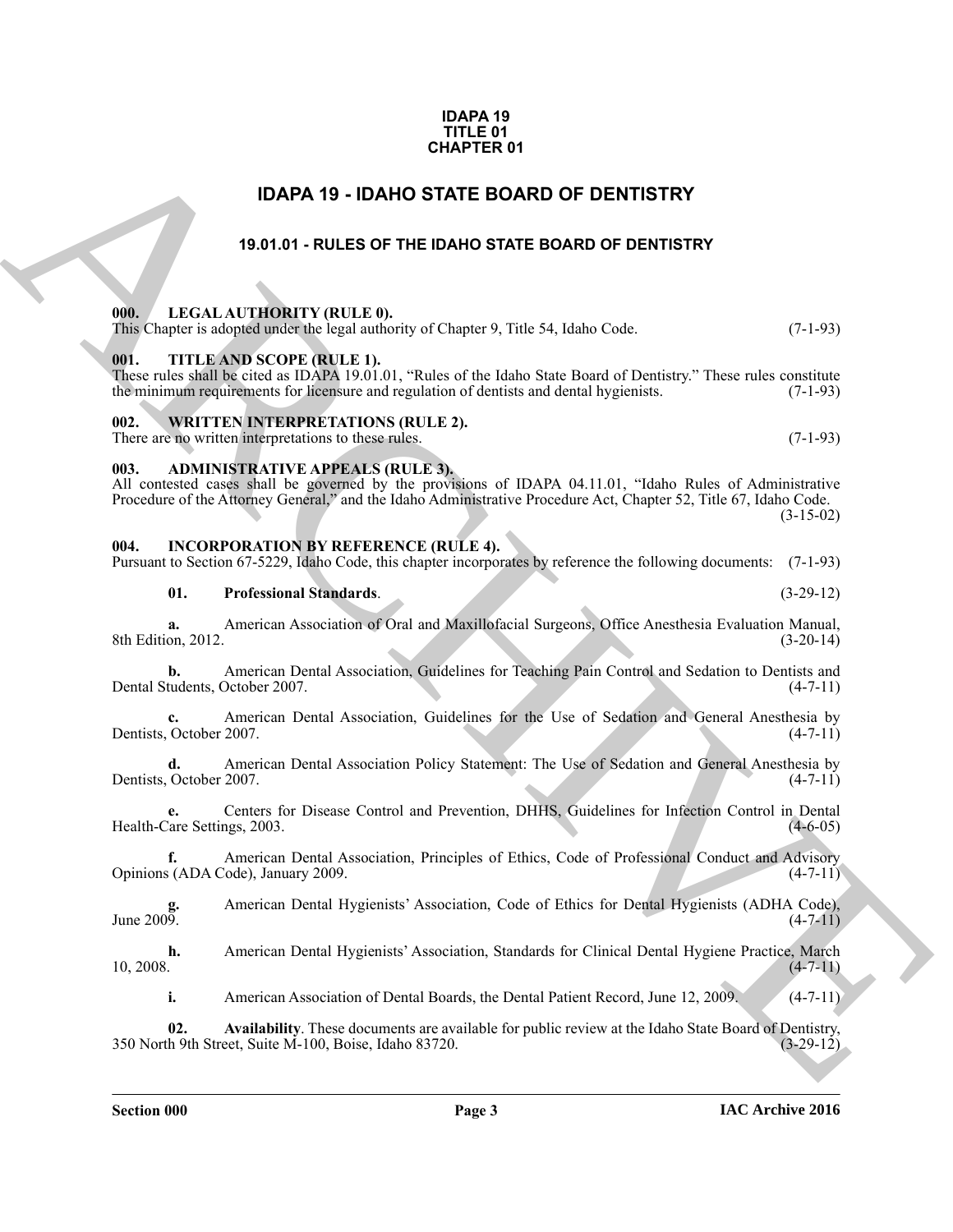# <span id="page-3-0"></span>**005. OFFICE INFORMATION (RULE 5).**

# <span id="page-3-1"></span>**006. PUBLIC RECORDS ACT COMPLIANCE (RULE 6).**

# <span id="page-3-2"></span>**007. -- 009. (RESERVED)**

# <span id="page-3-7"></span><span id="page-3-3"></span>**010. EXAMINATIONS (RULE 10).**

# <span id="page-3-12"></span><span id="page-3-11"></span><span id="page-3-10"></span><span id="page-3-9"></span><span id="page-3-8"></span><span id="page-3-6"></span><span id="page-3-5"></span><span id="page-3-4"></span>**011. APPLICATIONS (RULE 11).**

| <b>State Board of Dentistry</b> |                                                                                                           | <b>Rules of the Idaho State Board of Dentistry</b>                                                                                                                                                                                                           |
|---------------------------------|-----------------------------------------------------------------------------------------------------------|--------------------------------------------------------------------------------------------------------------------------------------------------------------------------------------------------------------------------------------------------------------|
| 005.<br>$(208)$ 334-3247.       | <b>OFFICE INFORMATION (RULE 5).</b>                                                                       | The Board of Dentistry office is located at 350 North 9th Street, Suite M-100, Boise, Idaho. The mailing address is<br>P.O. Box 83720, Boise, Idaho 83720-0021. The telephone number of the Board is (208) 334-2369, the fax number is<br>$(3-30-07)$        |
| 006.<br>Code.                   | PUBLIC RECORDS ACT COMPLIANCE (RULE 6).                                                                   | Board of Dentistry records are subject to the provisions of the Idaho Public Records Act, Title 74, Chapter 1, Idaho<br>$(3-15-02)$                                                                                                                          |
| $007. - 009.$                   | (RESERVED)                                                                                                |                                                                                                                                                                                                                                                              |
| 010.                            | <b>EXAMINATIONS (RULE 10).</b><br>successful completion of the examination.                               | Examinations may be completed solely by the Board or, at its discretion, the Board may participate in and accept an<br>examining agent. Examination results will be valid for Idaho licensure for a period of five (5) years from the date of<br>$(3-18-99)$ |
| 011.                            | <b>APPLICATIONS (RULE 11).</b><br>preceding the date of examination, and attested before a notary public. | Applications for license to practice dentistry or dental hygiene must be filed in the office of the Board of Dentistry,<br>Boise, Idaho. The application must be accompanied by an unmounted photograph, bust only, taken within the year<br>$(3-18-99)$     |
| 012.                            | LICENSE AND APPLICATION FEES (RULE 12).<br>The license fees and application fees shall be as follows:     | $(3-30-07)$                                                                                                                                                                                                                                                  |
| 01.                             | <b>Application Fees for Dentists:</b>                                                                     | $(7-1-91)$                                                                                                                                                                                                                                                   |
| a.                              | General:                                                                                                  | $(3-18-99)$                                                                                                                                                                                                                                                  |
| i.                              | By examination -- three hundred dollars (\$300).                                                          | $(3-26-08)$                                                                                                                                                                                                                                                  |
| ii.                             | By credentials -- three hundred dollars (\$300).                                                          | $(3-20-14)$                                                                                                                                                                                                                                                  |
| b.                              | Specialty:                                                                                                | $(7-1-91)$                                                                                                                                                                                                                                                   |
| i.                              | By examination -- three hundred dollars (\$300).                                                          | $(3-26-08)$                                                                                                                                                                                                                                                  |
| ii.                             | By credentials -- three hundred dollars $(\$300)$ .                                                       | $(3-20-14)$                                                                                                                                                                                                                                                  |
| 02.                             | <b>Application Fees for Dental Hygienists:</b>                                                            | $(7-1-91)$                                                                                                                                                                                                                                                   |
| a.                              | By examination -- one hundred fifty dollars (\$150).                                                      | $(3-26-08)$                                                                                                                                                                                                                                                  |
| b.                              | By credentials -- one hundred fifty dollars (\$150).                                                      | $(3-26-08)$                                                                                                                                                                                                                                                  |
| 03.                             | <b>Biennial License Fees for Dentists:</b>                                                                | $(3-30-07)$                                                                                                                                                                                                                                                  |
| a.                              | Active -- three hundred seventy-five dollars (\$375).                                                     | $(3-26-08)$                                                                                                                                                                                                                                                  |
| b.                              | Inactive -- one hundred sixty dollars (\$160).                                                            | $(3-26-08)$                                                                                                                                                                                                                                                  |
| c.                              | Specialty -- three hundred seventy-five dollars (\$375).                                                  | $(3-26-08)$                                                                                                                                                                                                                                                  |
| 04.                             | <b>Biennial License Fees for Dental Hygienists:</b>                                                       | $(3-30-07)$                                                                                                                                                                                                                                                  |
| a.                              | Active -- one hundred seventy-five dollars (\$175).                                                       | $(3-26-08)$                                                                                                                                                                                                                                                  |
| b.                              | Inactive -- eighty-five dollars (\$85).                                                                   | $(3-26-08)$                                                                                                                                                                                                                                                  |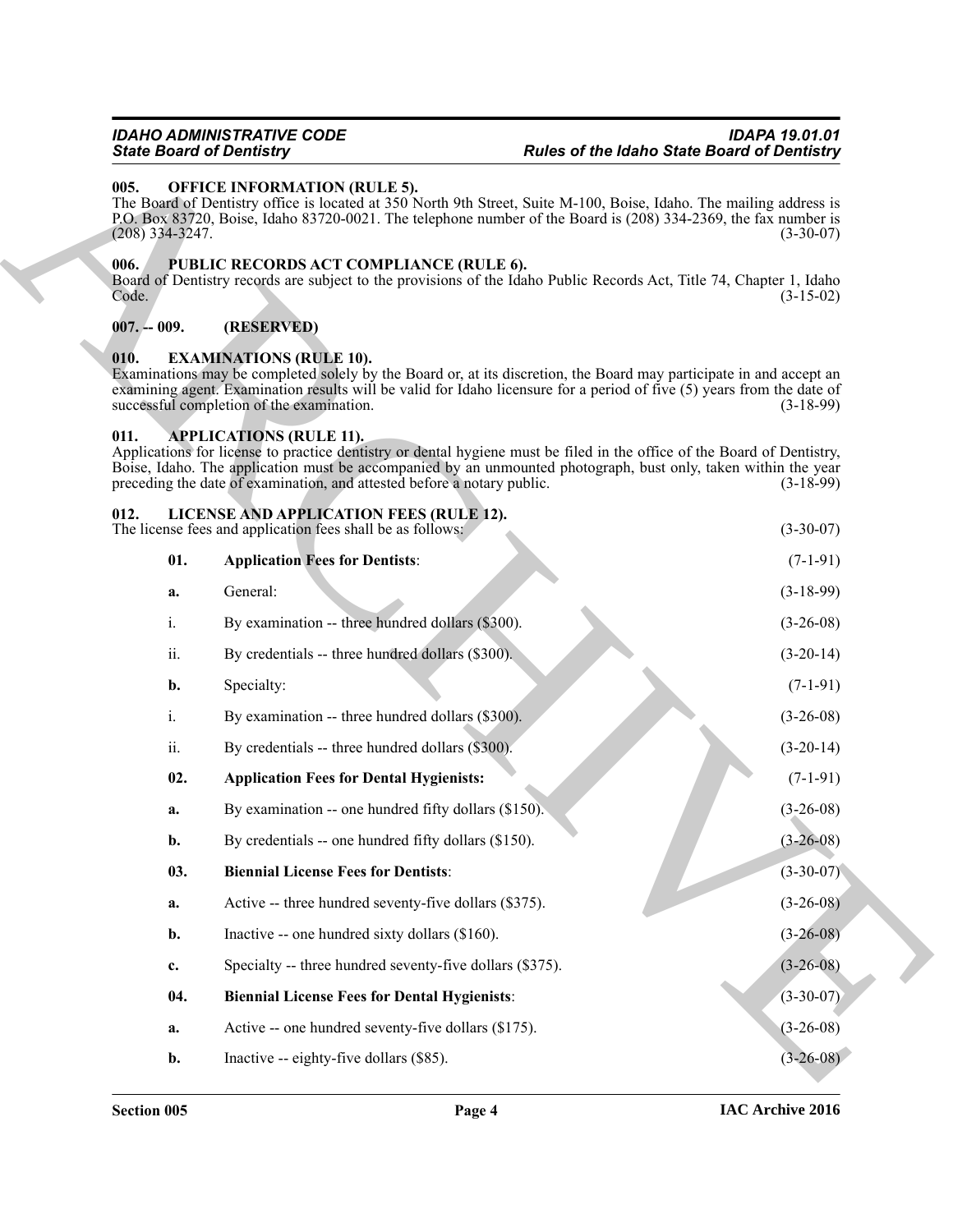|                                     | <b>State Board of Dentistry</b>                                                                                                           | <b>Rules of the Idaho State Board of Dentistry</b>                                                                                                                                                                                                                                                                                                                                                                                                                                                                                                                                                   |             |
|-------------------------------------|-------------------------------------------------------------------------------------------------------------------------------------------|------------------------------------------------------------------------------------------------------------------------------------------------------------------------------------------------------------------------------------------------------------------------------------------------------------------------------------------------------------------------------------------------------------------------------------------------------------------------------------------------------------------------------------------------------------------------------------------------------|-------------|
| 05.                                 |                                                                                                                                           | <b>Application Fees for General Anesthesia and Moderate Sedation Permits:</b>                                                                                                                                                                                                                                                                                                                                                                                                                                                                                                                        | $(4-7-11)$  |
| a.                                  | Initial Application -- three hundred dollars (\$300).                                                                                     |                                                                                                                                                                                                                                                                                                                                                                                                                                                                                                                                                                                                      | $(4-2-03)$  |
| b.                                  | Renewal Application -- three hundred dollars (\$300).                                                                                     |                                                                                                                                                                                                                                                                                                                                                                                                                                                                                                                                                                                                      | $(4-2-03)$  |
| c.                                  | Reinstatement Application -- three hundred dollars (\$300).                                                                               |                                                                                                                                                                                                                                                                                                                                                                                                                                                                                                                                                                                                      | $(4-2-03)$  |
| 013.                                | FEES -- GENERAL (RULE 13).<br>prorated from date of licensure to the next successive license renewal date.                                | A license shall not be issued or renewed unless the fee is paid. Application fees are not refunded. License fees shall be                                                                                                                                                                                                                                                                                                                                                                                                                                                                            | $(3-30-07)$ |
| 014.                                | <b>EXAMINATION FOR GENERAL DENTAL LICENSES (RULE 14).</b><br>licensure. Any exam conducted by the Board may include:                      | Pursuant to Section 54-918, Idaho Code, the Board shall conduct both written and clinical examinations of such<br>duration and character and upon such subjects in dentistry as the Board shall determine to thoroughly test the fitness<br>and ability of the applicant to practice dentistry in the state of Idaho. The Board may accept as meeting this<br>requirement successful completion of an examination administered by the Board or its agent, and completion of<br>supplementary examinations as the Board deems necessary to determine the competency of the applicant for              | $(7-1-93)$  |
| 01.                                 |                                                                                                                                           | Written Examination. Evidence of passing the National Board examination may be required of all<br>candidates applying for a license to practice dentistry. Any other written examination will be specified by the Board.                                                                                                                                                                                                                                                                                                                                                                             | $(7-1-93)$  |
| 02.<br>pass a clinical examination. |                                                                                                                                           | Clinical Examination. All applicants for license to practice general dentistry shall be required to                                                                                                                                                                                                                                                                                                                                                                                                                                                                                                  | $(3-20-14)$ |
| 015.                                | <b>EXAMINATION FOR DENTAL HYGIENE LICENSES (RULE 15).</b><br>applicant for licensure. Any examination conducted by the Board may include: | Pursuant to Section 54-918, Idaho Code, the Board shall conduct both written and clinical examinations, which shall<br>be of such duration and character and upon such subjects in dental hygiene as the Board shall determine to thoroughly<br>test the fitness and ability of the applicants to practice dental hygiene in the state of Idaho. The Board may accept as<br>meeting this requirement successful completion of an examination administered by the Board or its agent, and<br>completion of supplementary examinations as the Board deems necessary to determine the competency of the | $(7-1-93)$  |
| 01.                                 |                                                                                                                                           | Written Examination. Evidence of passing the National Board examination may be required of all<br>candidates applying for a dental hygiene license. Any other written examination will be specified by the Board.                                                                                                                                                                                                                                                                                                                                                                                    | $(7-1-93)$  |
| 02.                                 | pass a clinical examination including local anesthesia.                                                                                   | Clinical Examination. All applicants for license to practice dental hygiene shall be required to                                                                                                                                                                                                                                                                                                                                                                                                                                                                                                     | $(3-20-14)$ |
| 016.                                | REQUIREMENTS FOR DENTAL LICENSURE (RULE 16).                                                                                              | Applicants for licensure to practice dentistry must furnish proof of graduation from a school of dentistry accredited<br>by the Commission on Dental Accreditation of the American Dental Association at the time of graduation. (3-20-14)                                                                                                                                                                                                                                                                                                                                                           |             |
| 017.<br>graduation.                 | REQUIREMENTS FOR DENTAL HYGIENE LICENSURE (RULE 17).                                                                                      | Applicants for licensure to practice dental hygiene must furnish proof of graduation from a school of dental hygiene<br>accredited by the Commission on Dental Accreditation of the American Dental Association at the time of applicant's                                                                                                                                                                                                                                                                                                                                                           | $(3-20-14)$ |
| 018.                                | REQUIREMENT FOR CPR (RULE 18).                                                                                                            | Applicants for initial or renewal licensure as a dentist, dental specialist, or dental hygienist shall provide written<br>verification of current cardiopulmonary resuscitation (CPR) certification as a requirement for licensure.                                                                                                                                                                                                                                                                                                                                                                  | $(4-2-03)$  |
|                                     | (RESERVED)                                                                                                                                |                                                                                                                                                                                                                                                                                                                                                                                                                                                                                                                                                                                                      |             |

# <span id="page-4-14"></span><span id="page-4-13"></span><span id="page-4-0"></span>**013. FEES -- GENERAL (RULE 13).**

# <span id="page-4-12"></span><span id="page-4-10"></span><span id="page-4-1"></span>**014. EXAMINATION FOR GENERAL DENTAL LICENSES (RULE 14).**

# <span id="page-4-11"></span><span id="page-4-9"></span><span id="page-4-7"></span><span id="page-4-2"></span>**015. EXAMINATION FOR DENTAL HYGIENE LICENSES (RULE 15).**

# <span id="page-4-17"></span><span id="page-4-8"></span><span id="page-4-3"></span>**016. REQUIREMENTS FOR DENTAL LICENSURE (RULE 16).**

# <span id="page-4-16"></span><span id="page-4-4"></span>**017. REQUIREMENTS FOR DENTAL HYGIENE LICENSURE (RULE 17).**

# <span id="page-4-15"></span><span id="page-4-5"></span>**018. REQUIREMENT FOR CPR (RULE 18).**

# <span id="page-4-6"></span>**019. (RESERVED)**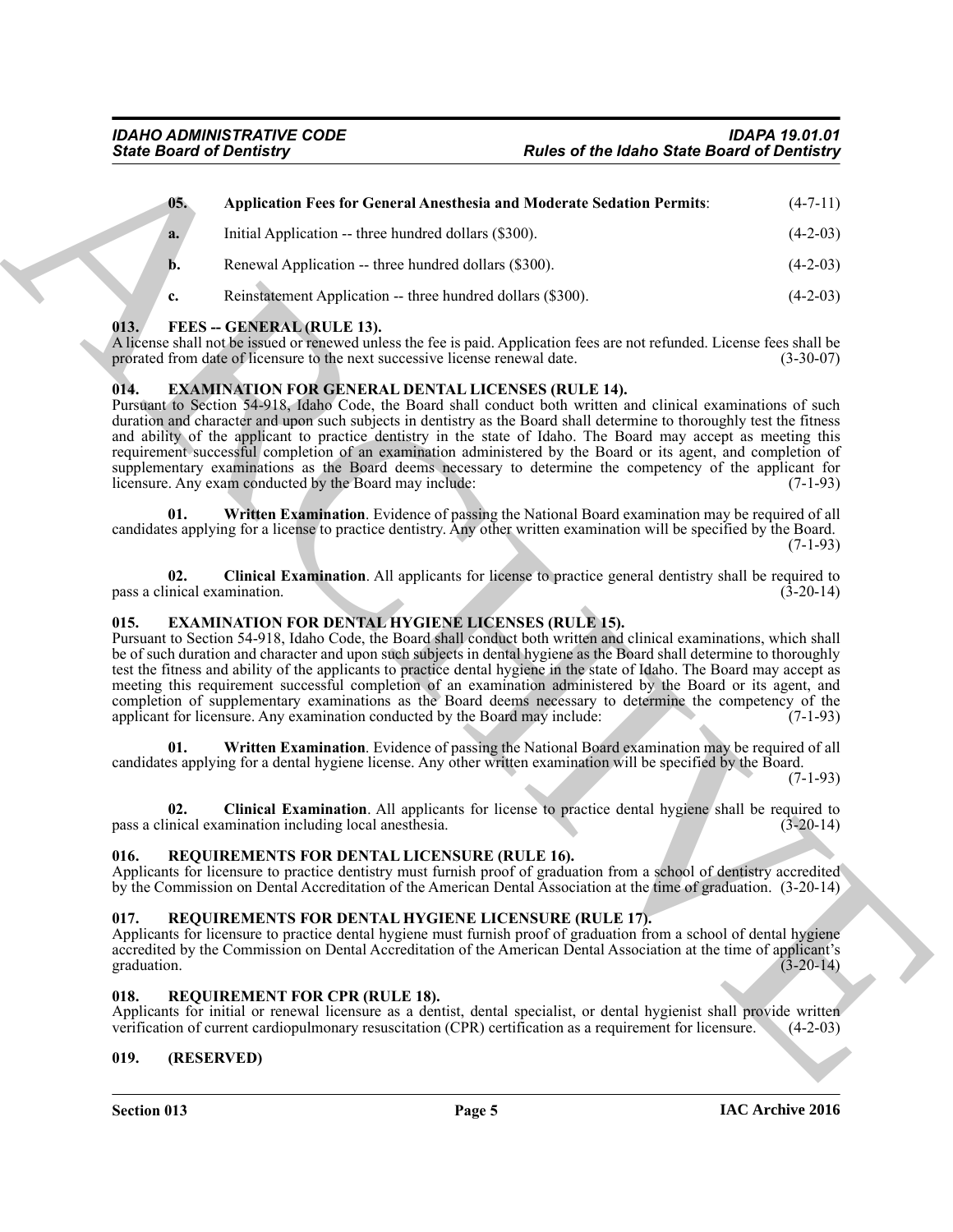# <span id="page-5-5"></span><span id="page-5-0"></span>**020. DENTAL HYGIENE LICENSURE BY CREDENTIALS (RULE 20).**

Applications for dental hygiene licensure by credentials must be filed with the Board along with the following:

 $(3-18-99)$ 

<span id="page-5-7"></span>**01.** Graduation. Proof of graduation from a school of dental hygiene accredited by the Commission on cereditation of the American Dental Association at the time of applicant's graduation. (7-1-92) Dental Accreditation of the American Dental Association at the time of applicant's graduation.

**02. National Board Examination**. Evidence of successful completion of the National Board of Dental Hygiene. Any other written examinations will be specified by the Board. (3-18-99)

<span id="page-5-11"></span><span id="page-5-10"></span><span id="page-5-9"></span><span id="page-5-6"></span>**03. Cardiopulmonary Resuscitation**. Evidence of current CPR certification. (7-1-92)

**04. Local Anesthesia**. Applicants who are currently licensed in another jurisdiction to practice local anesthesia must submit evidence of satisfactory completion of a Board-approved examination. (3-20-14)

**05. Provisional License**. Applicants who meet all the requirements to be licensed by credentials, but who have not completed a Board-approved local anesthesia examination, may be provisionally licensed to practice without local anesthesia for a period of not more than one (1) year. Within that year, the applicant must pass a local anesthesia examination approved by the Board. anesthesia examination approved by the Board.

<span id="page-5-8"></span>**06.** Interview. At the Board's discretion, applicants may be required to appear for a personal interview of by the Board. (3-18-99) conducted by the Board.

# <span id="page-5-1"></span>**021. -- 024. (RESERVED)**

# <span id="page-5-13"></span><span id="page-5-2"></span>**025. PROVISIONAL LICENSURE (RULE 25).**

This type of license may be granted at the Board's discretion to applicants who meet the following requirements:

(3-18-99)

- <span id="page-5-14"></span>**01. Active Practice**. Active practice within the previous two (2) years. (7-1-93)
- <span id="page-5-16"></span>**02.** Current Licensure. Current licensure in good standing in another state. (7-1-93)
- <span id="page-5-17"></span><span id="page-5-12"></span>**03. Evidence**. Evidence that the applicant has not failed an exam given by the Board or its agent.

 $(3-18-99)$ 

**04. Provisional License**. The provisional license shall be valid for the period of time specified on the provisional license which shall not exceed one (1) year from the date of issuance. (4-2-03)

<span id="page-5-18"></span><span id="page-5-15"></span>**05.** Additional. Any additional requirements as specified by the Board.  $(3-18-99)$ 

# <span id="page-5-3"></span>**026. -- 027. (RESERVED)**

# <span id="page-5-4"></span>**028. VOLUNTEER DENTAL HYGIENE SERVICES (RULE 28).**

A person holding an unrestricted active status dental hygienist's license issued by the Board may provide dental hygiene services in an extended access oral health care program without being issued an extended access dental hygiene license endorsement under the following circumstances: (3-30-07)

<span id="page-5-20"></span><span id="page-5-19"></span>**01. Extended Access Oral Health Care Program**. The dental hygiene services must be performed in an extended access oral health care program under the supervision of a dentist who is employed, retained by, or is a volunteer for the program: (3-20-14) volunteer for the program;

Finds **Board of Devirationy**<br>
Trades of the Idaho Sinte Board of Devirationy<br>
CDL **DEVIRE INCORPORATION COLUMNATION** (COLUMNATION COLUMNATION COLUMNATION)<br>
The result of the state of probabilities and the internet of the **02. Dental Hygiene Services Performed**. The dental hygiene services performed shall be limited to oral health screening and patient assessment, preventive and oral health education, preparation and review of health history, non-surgical periodontal treatment, oral prophylaxis, the application of caries preventive agents including fluoride, the application of pit and fissure sealants with recommendation that the patient will be examined by a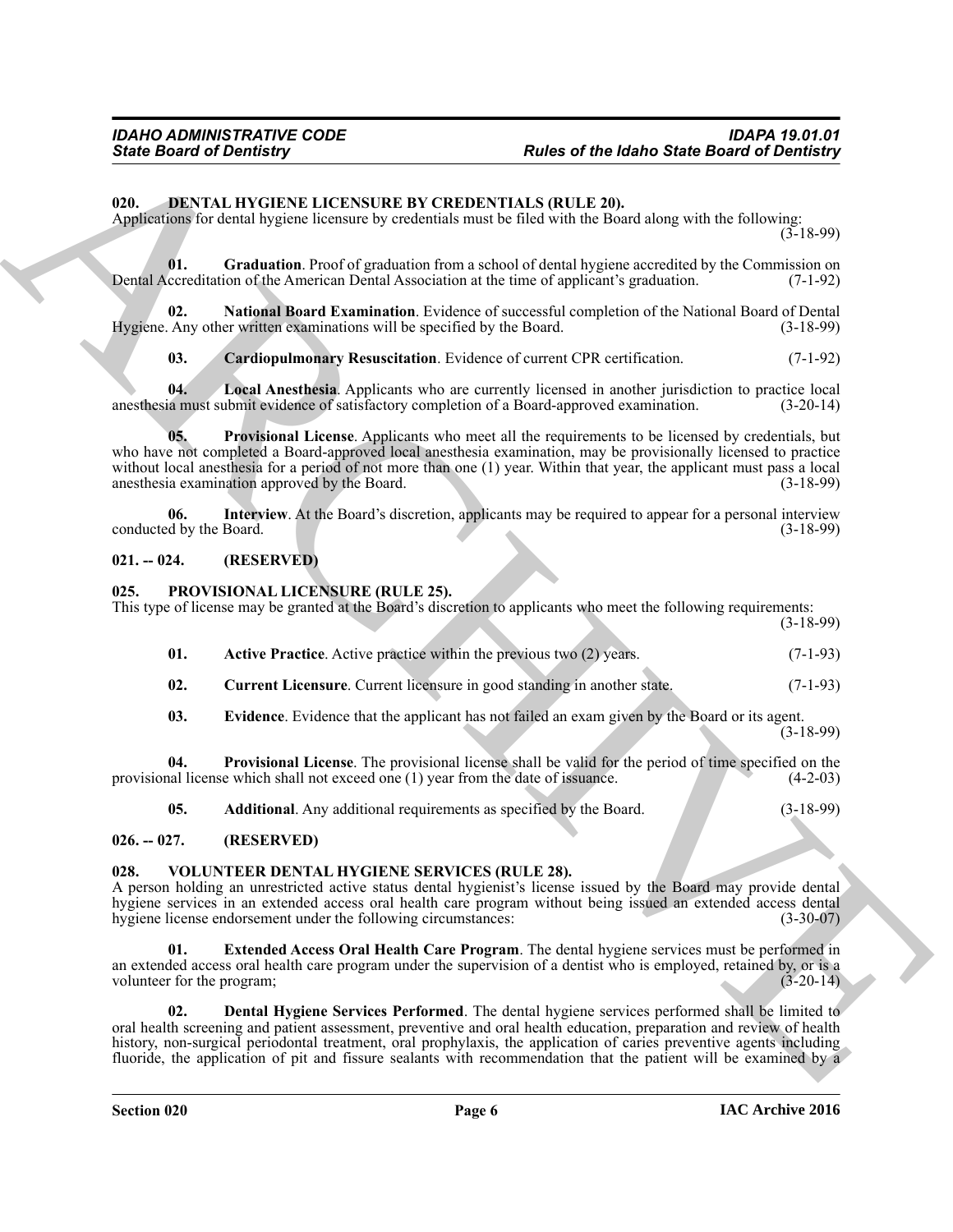<span id="page-6-6"></span>dentist; (3-20-14)

**03.** Volunteers. The dental hygienist must perform the dental hygiene services on a volunteer basis and accept any form of remuneration for providing the services: and  $(3-30-07)$ shall not accept any form of remuneration for providing the services; and

<span id="page-6-5"></span>**04.** Volunteer Time Limit. The dental hygienist may not provide dental hygiene services under this 1 for more than five (5) days within any calendar month. provision for more than five  $(5)$  days within any calendar month.

# <span id="page-6-1"></span><span id="page-6-0"></span>**029. DENTAL HYGIENISTS - LICENSE ENDORSEMENTS (RULE 29).**

Subject to the provisions of the Dental Practice Act, Chapter 9, Title  $5\overline{4}$ , Idaho Code, and these rules, the Board may grant license endorsements to qualified dental hygienists as follows: (4-6-05) grant license endorsements to qualified dental hygienists as follows:

<span id="page-6-2"></span>**01. Extended Access Dental Hygiene Endorsement**. Upon application, the Board may grant an extended access dental hygiene endorsement to a person holding an unrestricted active status dental hygienist's license issued by the Board who provides satisfactory proof that all of the following requirements are met: (3-20-14)

**a.** The person has been licensed as a dental hygienist during the two (2) year period immediately prior te of application for an extended access dental hygiene endorsement: (4-6-05) to the date of application for an extended access dental hygiene endorsement;

For a minimum of one thousand (1000) total hours within the previous two (2) years, the person has either been employed as a dental hygienist in supervised clinical practice or has been engaged as a clinical practice educator in an approved dental hygiene school;

**c.** The person has not been disciplined by the Board or another licensing authority upon grounds that bear a demonstrable relationship to the ability of the dental hygienist to safely and competently practice under general supervision in an extended access oral health care program: and  $(3-20-14)$ supervision in an extended access oral health care program; and

<span id="page-6-3"></span>**d.** Any person holding an unrestricted active status dental hygienist's license issued by the Board who is employed as a dental hygienist in an extended access oral health care program in this state shall be granted an extended access dental hygiene endorsement without being required to satisfy the experience requirements specified<br>(3-30-07)<br>(3-30-07) in this rule.  $(3-30-07)$ 

Since **Detroit of Development** The density of the **Reservoire and the since Board of Development**<br>
Since Board of Development The density spin of the result of the since Board of Development Since Board of Development Sin **02. Extended Access Dental Hygiene Restorative Endorsement**. Notwithstanding any other provision of these rules, a qualified dental hygienist holding an extended access dental hygiene restorative endorsement may perform specified restorative functions under the direct supervision of a dentist in an extended access oral health care program. Permissible restorative functions under this endorsement shall be limited to the placement of a restoration into a tooth prepared by a dentist and the carving, contouring and adjustment of the contacts and occlusion of the restoration. Upon application, the Board may grant an extended access dental hygiene restorative endorsement to a person holding an unrestricted active status dental hygienist's license issued by the Board who provides satisfactory proof that the following requirements are met:  $(3-30-07)$ Board who provides satisfactory proof that the following requirements are met:

**a.** The person has successfully completed the Western Regional Examining Board's restorative examination or an equivalent restorative examination approved by the Board; or (3-30-07)

**b.** The person holds an equivalent restorative permit in another state as of the date of endorsement application which required successful completion of the Western Regional Examining Board's restorative examination approved by the Board for its issuance: and (3-30-07) examination or an equivalent restorative examination approved by the Board for its issuance; and

**c.** The person has not been disciplined by the Board or another licensing authority upon grounds that bear a demonstrable relationship to the ability of the dental hygienist to safely and competently practice under in an extended access oral health care program. (3-30-07) extended access oral health care program.

<span id="page-6-4"></span>**03. Renewal**. Upon payment of the appropriate license fee and completion of required continuing education credits specified for a dental hygiene license endorsement, a person meeting all other requirements for renewal of a license to practice dental hygiene shall also be entitled to renewal of a dental hygiene license endorsement for the effective period of the license. An endorsement shall immediately expire and be cancelled at such time as a person no longer holds an unrestricted active status dental hygienist's license issued by the Board or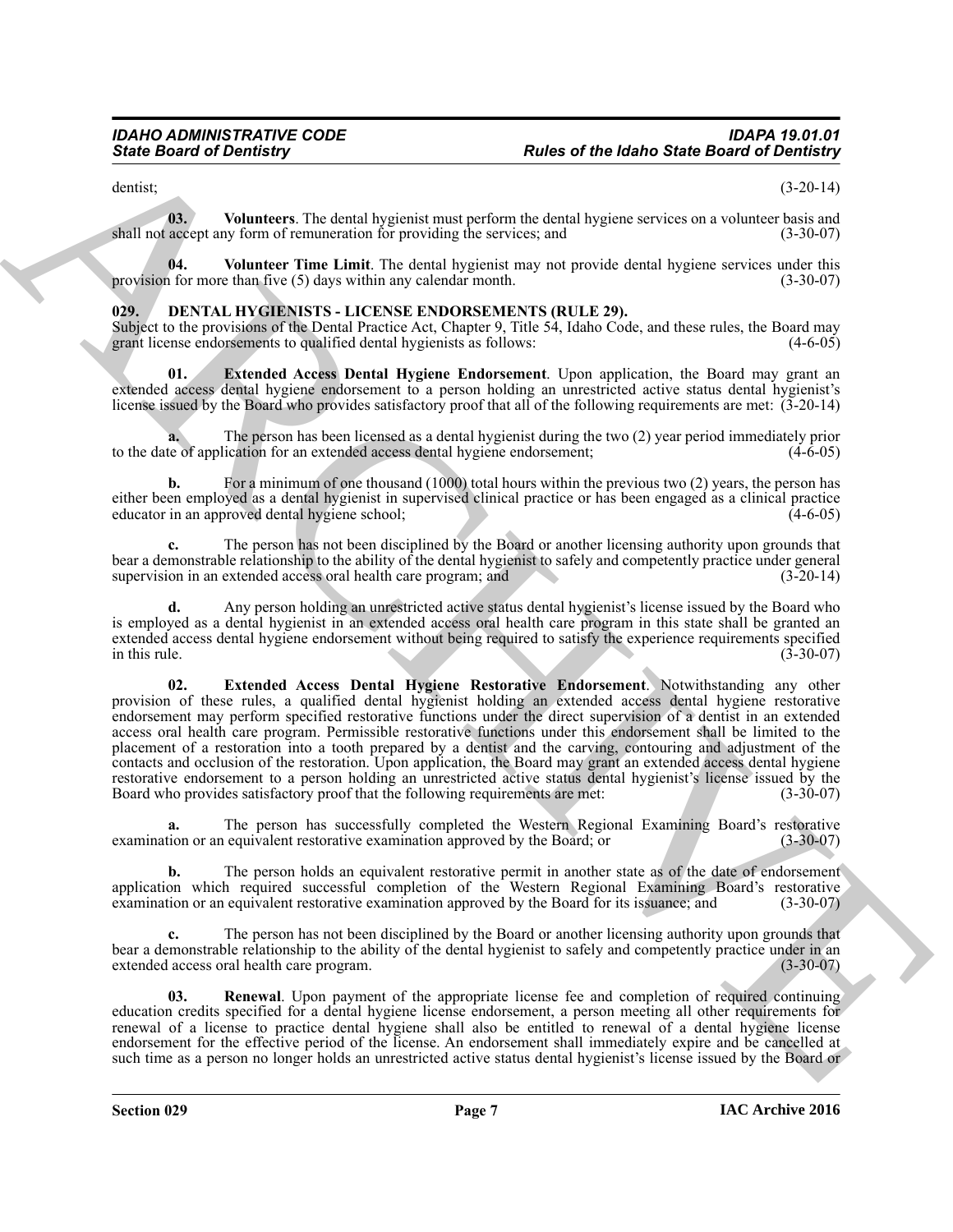# *IDAHO ADMINISTRATIVE CODE IDAPA 19.01.01 State Board of Dentistry Rules of the Idaho State Board of Dentistry*

# <span id="page-7-4"></span><span id="page-7-3"></span><span id="page-7-2"></span><span id="page-7-1"></span><span id="page-7-0"></span>**030. DENTAL HYGIENISTS - PRACTICE (RULE 30).**

|                              | <b>State Board of Dentistry</b>                                                                                                                                                                                                | <b>Rules of the Idaho State Board of Dentistry</b>                                |                |
|------------------------------|--------------------------------------------------------------------------------------------------------------------------------------------------------------------------------------------------------------------------------|-----------------------------------------------------------------------------------|----------------|
|                              | upon a person's failure to complete the required continuing education credits.                                                                                                                                                 |                                                                                   | $(3-30-07)$    |
| 030.                         | <b>DENTAL HYGIENISTS - PRACTICE (RULE 30).</b><br>Subject to the provisions of the Dental Practice Act, Chapter 9, Title 54, Idaho Code, dental hygienists are hereby<br>authorized to perform the activities specified below: |                                                                                   | $(4-6-05)$     |
| 01.<br>as follows:           | General Supervision. A dental hygienist may perform specified duties under general supervision                                                                                                                                 |                                                                                   | $(4-6-05)$     |
| a.<br>subgingival calculus); | Oral prophylaxis (removal of stains and plaque biofilm and if present, supragingival and/or                                                                                                                                    |                                                                                   | $(3-20-14)$    |
| b.                           | Medical history assessments and intra-oral and extra-oral assessments (including charting of the<br>oral cavity and surrounding structures, taking case histories and periodontal assessment);                                 |                                                                                   | $(4-11-06)$    |
|                              | Developing patient care plans for prophylaxis, non-surgical periodontal therapy and supportive and<br>evaluative care in accordance with the treatment parameters set by supervising dentist;                                  |                                                                                   | $(4-11-06)$    |
| d.                           | Root planing;                                                                                                                                                                                                                  |                                                                                   | $(4-11-06)$    |
| е.                           | Non-surgical periodontal therapy;                                                                                                                                                                                              |                                                                                   | $(4-11-06)$    |
| f.                           | Closed subgingival curettage;                                                                                                                                                                                                  |                                                                                   | $(4-11-06)$    |
| g.                           | Administration of local anesthesia;                                                                                                                                                                                            |                                                                                   | $(4-6-05)$     |
| h.<br>prohibited);           | Removal of marginal overhangs (use of high speed handpieces or surgical instruments is                                                                                                                                         |                                                                                   | $(4-6-05)$     |
| i.                           | Application of topical antibiotics or antimicrobials (used in non-surgical periodontal therapy);                                                                                                                               |                                                                                   | $(4-6-05)$     |
| j.                           | Provide patient education and instruction in oral health education and preventive techniques;                                                                                                                                  |                                                                                   | $(3-20-14)$    |
| k.                           | Placement of antibiotic treated materials pursuant to dentist authorization; and                                                                                                                                               |                                                                                   | $(3-20-14)$    |
| 1.                           | All duties which may be performed by a dental assistant.                                                                                                                                                                       |                                                                                   | $(3-20-14)$    |
| 02.<br>as follows:           | Indirect Supervision. A dental hygienist may perform specified duties under indirect supervision                                                                                                                               |                                                                                   | $(4-6-05)$     |
| a.                           | Administration and monitoring of nitrous oxide/oxygen;                                                                                                                                                                         |                                                                                   | $(4 - 7 - 11)$ |
| b.                           | All dental hygienist duties specified under general supervision; and                                                                                                                                                           |                                                                                   | $(4-6-05)$     |
| c.                           | Such other duties as approved by the Board.                                                                                                                                                                                    |                                                                                   | $(4-11-06)$    |
| 03.<br>follows:              | Direct Supervision. A dental hygienist may perform specified duties under direct supervision as                                                                                                                                |                                                                                   | $(4-6-05)$     |
| a.                           | Use of a laser restricted to gingival curettage and bleaching;                                                                                                                                                                 |                                                                                   | $(4-6-05)$     |
|                              |                                                                                                                                                                                                                                | All dental hygienist duties specified under general and indirect supervision; and | $(4 - 6 - 05)$ |
| b.                           |                                                                                                                                                                                                                                |                                                                                   |                |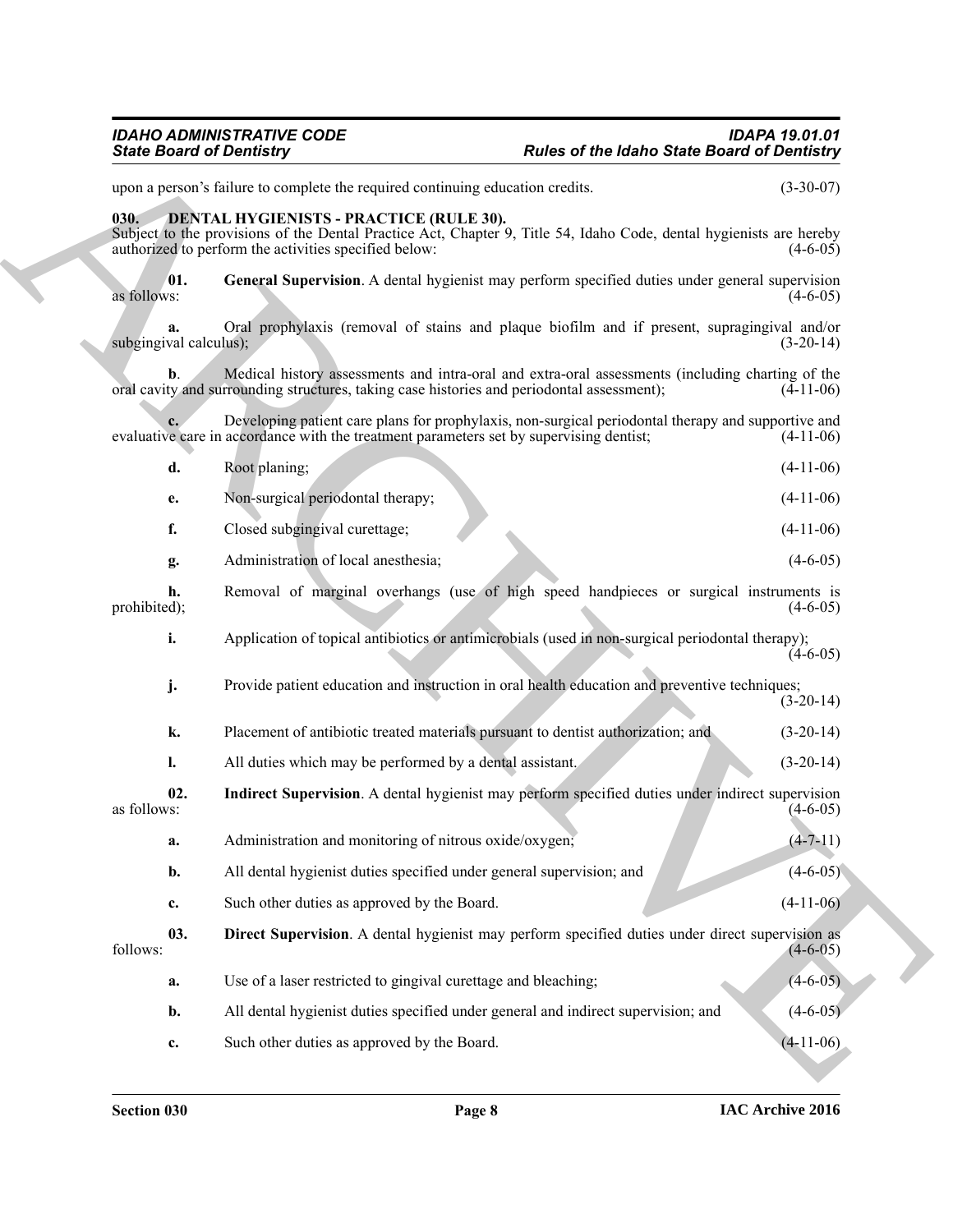# <span id="page-8-6"></span><span id="page-8-5"></span><span id="page-8-4"></span><span id="page-8-3"></span><span id="page-8-0"></span>*IDAHO ADMINISTRATIVE CODE IDAPA 19.01.01 State Board of Dentistry Rules of the Idaho State Board of Dentistry*

# <span id="page-8-2"></span><span id="page-8-1"></span>Sink Bookhard Towards The Finance of the same of the same of the same Bookhard Towards (Actual<br>
ARCHIVER CONTINUES IN PROCESS (ACCES)<br>
We are the same of the same of the same of the same of the same of the same of the sam **031. DENTAL HYGIENISTS - PROHIBITED PRACTICE (RULE 31).** Subject to the provisions of the Dental Practice Act, Chapter 9, Title 54, Idaho Code, and these rules, a dental hygienist may not perform certain specified duties. (4-6-05) hygienist may not perform certain specified duties. **01. Prohibited Duties**. A dental hygienist is prohibited from performing the duties specified below:  $(4-6-05)$ **a.** Definitive diagnosis and dental treatment planning; (4-6-05) **b.** The operative preparation of teeth for the placement of restorative materials; (4-6-05) **c.** The intraoral placement or carving of restorative materials unless authorized by issuance of an access restorative license endorsement; (3-20-14) extended access restorative license endorsement; **d.** Administration of any general anesthesia, minimal sedation, or moderate sedation; (4-7-11) **e.** Final placement of any fixed or removable appliances; (4-6-05) **f.** Final removal of any fixed appliance; (4-6-05) **g.** Cutting procedures utilized in the preparation of the coronal or root portion of the tooth; (4-6-05) **h.** Cutting procedures involving the supportive structures of the tooth;  $(4-6-05)$ **i.** Placement of the final root canal filling; (4-6-05) **j.** Final impressions of any type, including digital, of any tissue-bearing area, whether hard or soft (3-20-14) tissue;  $(3-20-14)$ **k.** Occlusal equilibration procedures for any prosthetic restoration, whether fixed or removable; and  $(3-20-14)$ **l.** Final placement of prefabricated or cast restorations or crowns.  $(3-20-14)$ **032. -- 034. (RESERVED) 035. DENTAL ASSISTANTS - PRACTICE (RULE 35). 01. Direct Supervision**. A dental assistant may perform specified activities under direct supervision as  $f_{0}$  follows:  $(4-6-05)$ **a.** Recording the oral cavity (existing restorations, missing and decayed teeth); (4-6-05) **b.** Placement of topical anesthetic agents (prior to administration of a local anesthetic by a dentist or (4-6-05) dental hygienist); **c.** Removal of excess bonding material from temporary and permanent restorations and orthodontic appliances (using hand instruments or contra-angle handpieces with disks or polishing wheels only); (4-6-05) **d.** Expose and process radiographs; (4-6-05) **e.** Make impressions for preparation of diagnostic models, bleach trays, fabrication of night guards, v appliances, temporary crowns or bridges; (3-20-14) temporary appliances, temporary crowns or bridges; **f.** Record diagnostic bite registration; (4-6-05) **g.** Record bite registration for fabrication of restorations; (4-6-05)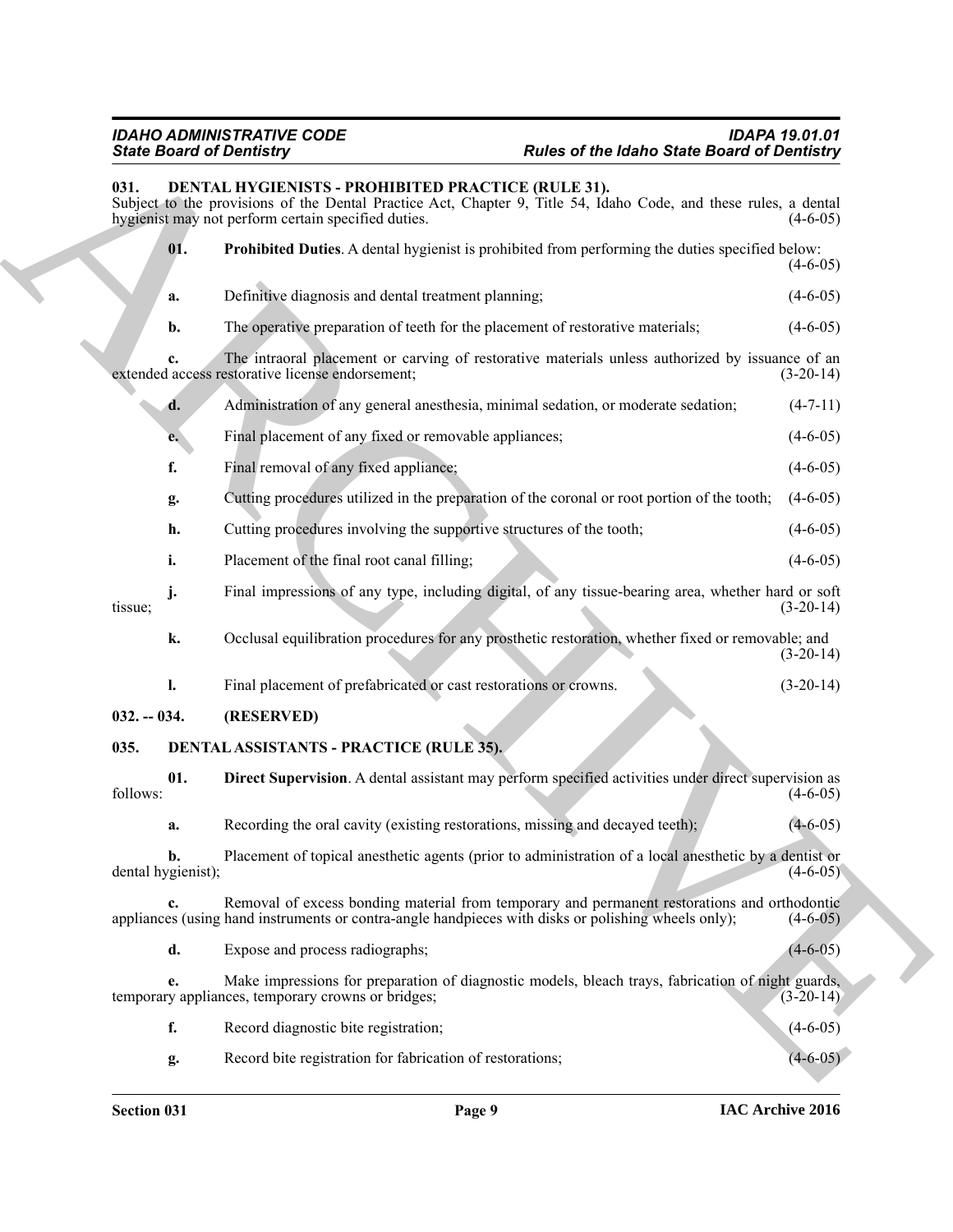<span id="page-9-0"></span>

|                              | <b>State Board of Dentistry</b><br><b>Rules of the Idaho State Board of Dentistry</b>                                                                                                                            |             |
|------------------------------|------------------------------------------------------------------------------------------------------------------------------------------------------------------------------------------------------------------|-------------|
| $h$ .                        | Provide patient education and instruction in oral hygiene and preventive services;                                                                                                                               | $(4-6-05)$  |
| i.                           | Placement of cotton pellets and temporary restorative materials into endodontic access openings;                                                                                                                 | $(4-6-05)$  |
| j.                           | Placement and removal of arch wire;                                                                                                                                                                              | $(4-6-05)$  |
| k.                           | Placement and removal of orthodontic separators;                                                                                                                                                                 | $(4-6-05)$  |
| l.                           | Placement and removal of ligature ties;                                                                                                                                                                          | $(4-6-05)$  |
| m.                           | Cutting arch wires;                                                                                                                                                                                              | $(4-6-05)$  |
| n.                           | Removal of loose orthodontic brackets and bands to provide palliative treatment;                                                                                                                                 | $(4-6-05)$  |
| $\mathbf{0}$ .               | Adjust arch wires;                                                                                                                                                                                               | $(4-6-05)$  |
| p.                           | Etching of teeth prior to placement of restorative materials;                                                                                                                                                    | $(4-6-05)$  |
| q.                           | Etching of enamel prior to placement of orthodontic brackets or appliances by a Dentist;                                                                                                                         | $(4-6-05)$  |
| r.                           | Placement and removal of rubber dam;                                                                                                                                                                             | $(4-6-05)$  |
| S.                           | Placement and removal of matrices;                                                                                                                                                                               | $(4-6-05)$  |
| t.                           | Placement and removal of periodontal pack;                                                                                                                                                                       | $(4-6-05)$  |
| u.                           | Removal of sutures;                                                                                                                                                                                              | $(4-6-05)$  |
| v.                           | Application of cavity liners and bases;                                                                                                                                                                          | $(4-6-05)$  |
| w.                           | Placement and removal of gingival retraction cord; and                                                                                                                                                           | $(3-20-14)$ |
| x.                           | Application of topical fluoride agents.                                                                                                                                                                          | $(3-20-14)$ |
| 02.                          | Prohibited Duties. Subject to other applicable provisions of these rules and of the Act, dental<br>assistants are hereby prohibited from performing any of the activities specified below:                       | $(7-1-93)$  |
| a.                           | Definitive diagnosis and treatment planning.                                                                                                                                                                     | $(4-6-05)$  |
| b.                           | The intraoral placement or carving of permanent restorative materials.                                                                                                                                           | $(3-20-14)$ |
| c.                           | Any irreversible procedure using lasers.                                                                                                                                                                         | $(3-20-14)$ |
| d.                           | The administration of any general or local injectable anesthetic.                                                                                                                                                | $(3-20-14)$ |
| e.<br>subgingival calculus). | Any oral prophylaxis (removal of stains and plaque biofilm and if present, supragingival and/or                                                                                                                  | $(3-20-14)$ |
| f.                           | Use of an air polisher.                                                                                                                                                                                          | $(3-20-14)$ |
| g.                           | Any intra-oral procedure using a high-speed handpiece, except to the extent authorized by a<br>Certificate of Registration or certificate or diploma of course completion issued by an approved teaching entity. | $(4-6-05)$  |
| h.                           | The following expanded functions, unless authorized by a Certificate of Registration or certificate                                                                                                              |             |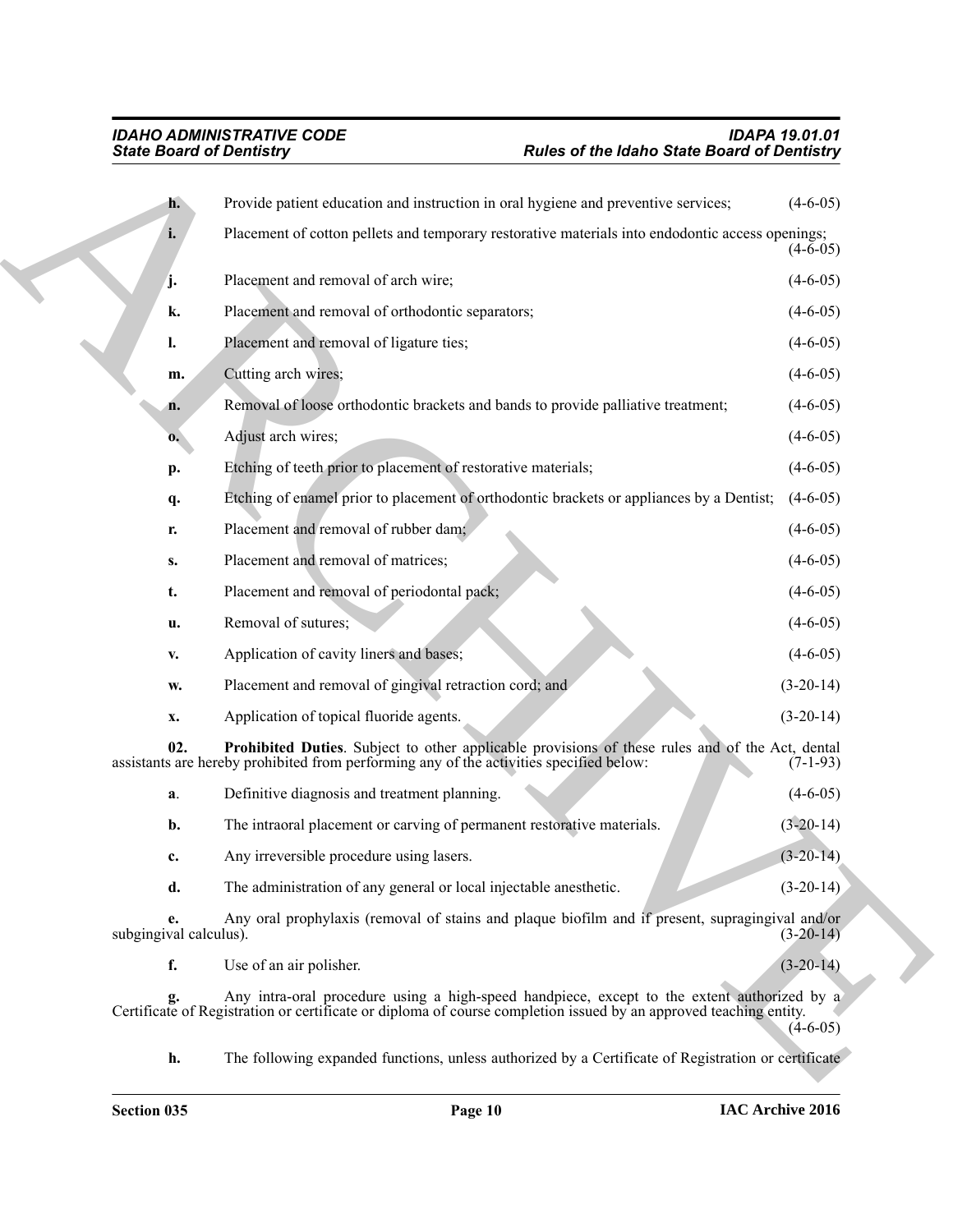Sinks Board of December 2018<br>
and declines the state of the following Charles of the Sales Sinks Board of December 2018<br>
and declines the state of the state of the state of the state of the state of the state of the state or diploma of course completion issued by an approved teaching entity and performed under direct supervision: (4-6-05) i. Fabrication and placement of temporary crowns; (4-6-05) ii. Perform the mechanical polishing of restorations; (7-1-93) iii. Initiating, regulating and monitoring the administration of nitrous oxide/oxygen to a patient;  $(4 - 7 - 11)$ 

iv. Application of pit and fissure sealants; (7-1-93)

v. Coronal polishing (removal of plaque biofilm and stains from the teeth using an abrasive agent with cup or brush). (3-20-14) a rubber cup or brush).

<span id="page-10-3"></span>vi. Use of a high-speed handpiece only for the removal of orthodontic cement or resin. (3-20-14)

**03. Expanded Functions Qualifications**. A dental assistant may be considered Board qualified in expanded functions, authorizing the assistant to perform any or all of the expanded functions described in Subsection 035.02.g. upon satisfactory completion of the following requirements: (4-6-05)  $035.02$ .g. upon satisfactory completion of the following requirements:

**a.** Completion of Board-approved training in each of the expanded functions with verification of completion of the training to be provided to the Board upon request by means of a Certificate of Registration or other certificate evidencing completion of approved training. The required training shall include adequate training in the fundamentals of dental assisting, which may be evidenced by: (4-6-05)

i. Current certification by the Dental Assisting National Board; or (7-1-93)

ii. Successful completion of Board-approved curriculum in the fundamentals of dental assisting; or (3-29-12)

<span id="page-10-2"></span>iii. Successfully challenging the fundamentals course. (7-1-93)

**b.** Successful completion of a Board-approved competency examination in each of the expanded s. There are no challenges for expanded functions. (3-18-99) functions. There are no challenges for expanded functions.

**04. Curriculum Approval**. Any school, college, institution, university or other teaching entity may apply to the Board to obtain approval of its course curriculum in expanded functions. Before approving such curriculum, the Board may require satisfactory evidence of the content of the instruction, hours of instruction, content of examinations or faculty credentials.

<span id="page-10-4"></span>**05. Other Credentials**. Assistants, who have completed courses or study programs in expanded functions that have not been previously approved by the Board, may submit evidence of the extent and nature of the training completed, and, if in the opinion of the Board the same is at least equivalent to other Board-approved curriculum, and demonstrates the applicant's fitness and ability to perform the expanded functions, the Board may consider the assistant qualified to perform any expanded function(s). (3-29-12) consider the assistant qualified to perform any expanded function(s).

# <span id="page-10-0"></span>**036. -- 039. (RESERVED)**

# <span id="page-10-5"></span><span id="page-10-1"></span>**040. UNPROFESSIONAL CONDUCT (RULE 40).**

A dentist or dental hygienist shall not engage in unprofessional conduct in the course of his practice. Unprofessional conduct by a person licensed under the provisions of Title 54, Chapter 9, Idaho Code, is defined as, but not limited to, one  $(1)$  of the following:

<span id="page-10-6"></span>**01.** Fraud. Obtaining fees by fraud or misrepresentation, or over-treatment either directly or through nece carrier. (7-1-93) an insurance carrier.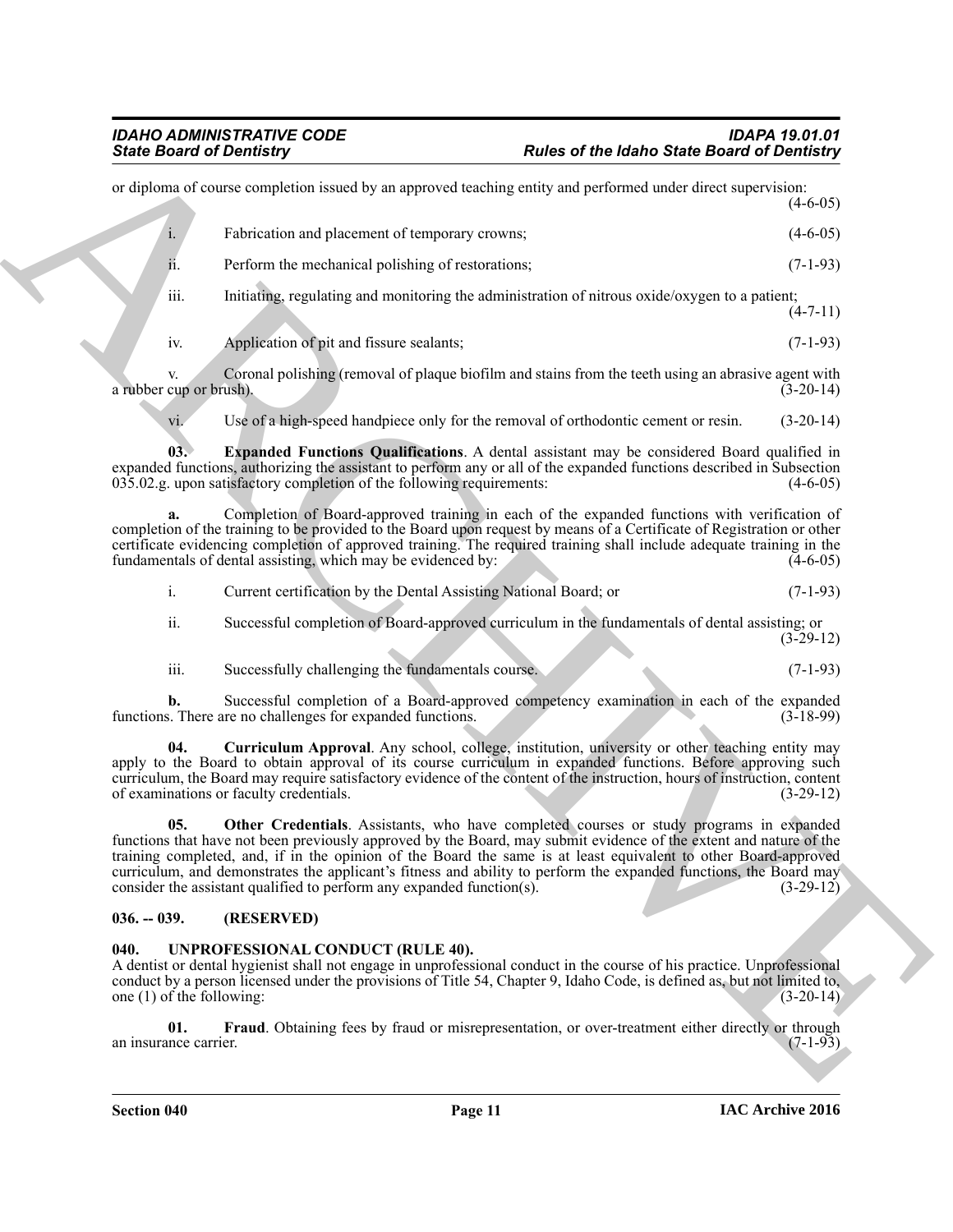<span id="page-11-10"></span>**02.** Unlicensed Practice. Employing directly or indirectly any suspended or unlicensed dentist or variant of variant or dential hygiene as defined in Title 54. Chapter 9. Idaho Code. (7-1-93) dental hygienist to practice dentistry or dental hygiene as defined in Title 54, Chapter 9, Idaho Code.

<span id="page-11-0"></span>**03.** Unlawful Practice. Aiding or abetting licensed persons to practice dental hygiene or dentistry unlawfully. (7-1-93) unlawfully. (7-1-93)

<span id="page-11-6"></span>**04. Dividing Fees**. A dentist shall not divide a fee for dental services with another party, who is not a partner or associate with him in the practice of dentistry, unless:

The patient consents to employment of the other party after a full disclosure that a division of fees (7-1-93) will be made;

<span id="page-11-4"></span>**b.** The division is made in proportion to the services performed and responsibility assumed by each r party. (7-1-93) dentist or party.

Since of Demonstration Contribute and the state of Melassion and the Melassion of Melassion and Contribute and Contribute and Contribute and Contribute and Contribute and Contribute and Contribute and Contribute and Contr **05. Controlled Substances**. Prescribing or administering controlled substances not reasonably necessary for, or within the scope of, providing dental services for a patient. In prescribing or administering controlled substances, a dentist shall exercise reasonable and ordinary care and diligence and exert his best judgment in the treatment of his patient as dentists in good standing in the state of Idaho, in the same general line of practice, ordinarily exercised in like cases. A dentist may not prescribe controlled substances for or administer controlled substances to himself. A dentist shall not use controlled substances as an inducement to secure or maintain dental patronage or aid in the maintenance of any person's drug addiction by selling, giving or prescribing controlled<br>(3-18-99) (3-18-99)  $\frac{1}{3}$ substances. (3-18-99)

<span id="page-11-7"></span>**06. Harassment**. The use of threats or harassment to delay or obstruct any person in providing evidence in any possible or actual disciplinary action, or other legal action; or the discharge of an employee primarily based on the employee's attempt to comply with the provisions of Title 54, Chapter 9, Idaho Code, or the Board's Rules, or to aid in such compliance.

**07. Discipline in Other States**. Conduct himself in such manner as results in a suspension, revocation disciplinary proceedings with respect to his license in another state. (3-18-99) or other disciplinary proceedings with respect to his license in another state.

<span id="page-11-9"></span><span id="page-11-5"></span><span id="page-11-2"></span><span id="page-11-1"></span>**08.** Altering Records. Alter a patient's record with intent to deceive. (7-1-93)

**09. Office Conditions**. Unsanitary or unsafe office conditions, as determined by the customary practice and standards of the dental profession in the state of Idaho and current recommendations of the American Dental Association and the Centers for Disease Control as referred to in Section 004. (7-1-93)

**10. Abandonment of Patients**. Abandonment of patients by licensees before the completion of a phase of treatment, as such phase of treatment is contemplated by the customary practice and standards of the dental profession in the state of Idaho, without first advising the patient of such abandonment and of further treatment that is necessary. (7-1-93) necessary. (7-1-93)

<span id="page-11-11"></span>**11. Use of Intoxicants**. Practicing dentistry or dental hygiene while under the influence of an intoxicant or controlled substance where the same impairs the dentist's or hygienist's ability to practice dentistry or hygiene with reasonable and ordinary care.

**12. Mental or Physical Illness**. Continued practice of dentistry or dental hygiene in the case of inability of the licensee to practice with reasonable and ordinary care by reason of one (1) or more of the following:  $(7-1-93)$ 

<span id="page-11-8"></span>**a.** Mental illness; (7-1-93)

**b.** Physical illness, including but not limited to, deterioration through the aging process, or loss of motor skill. (7-1-93) motor skill.  $(7-1-93)$ 

<span id="page-11-3"></span>**13. Consent**. Revealing personally identifiable facts, data or information obtained in a professional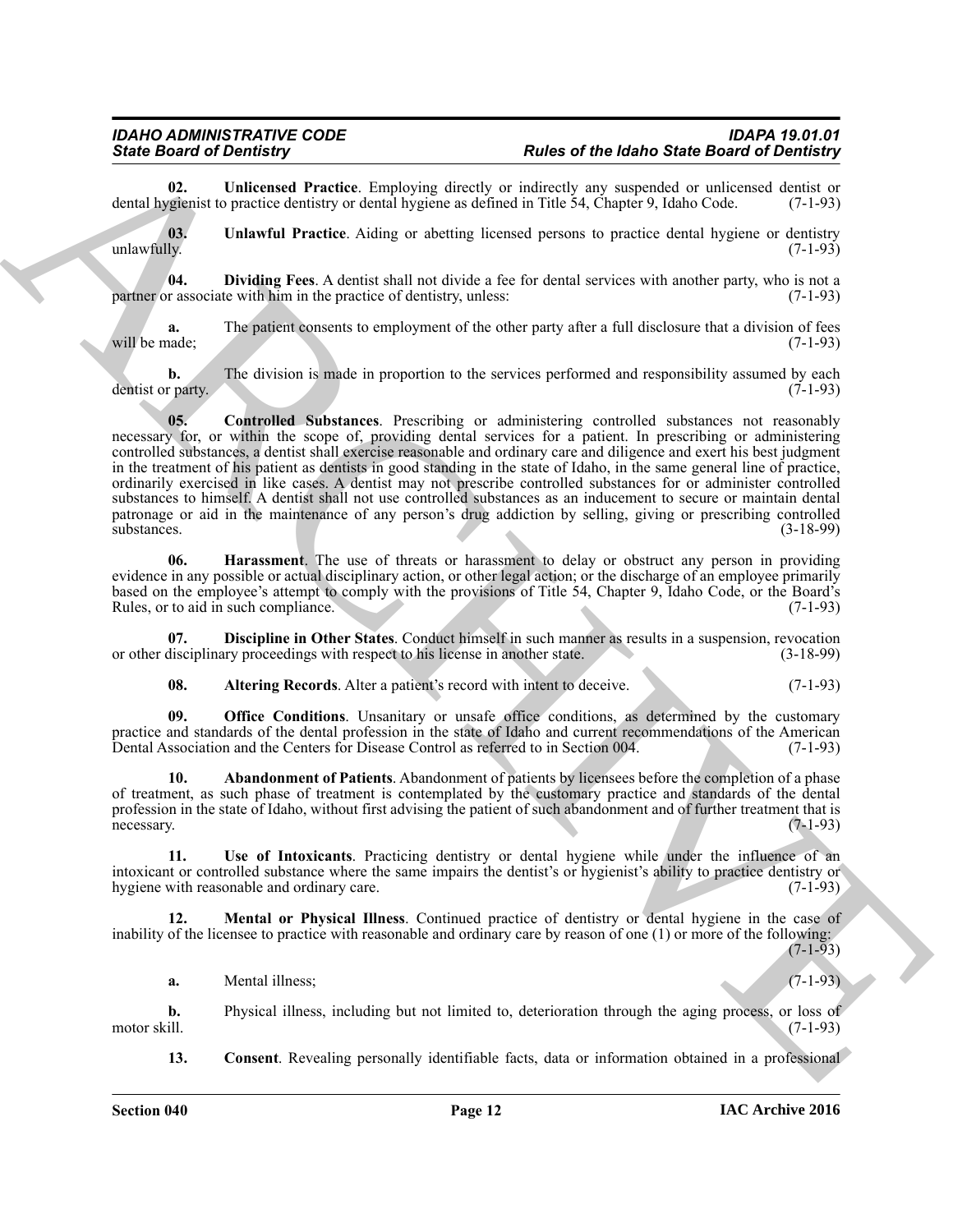capacity without prior consent of the patient, except as authorized or required by law. (3-18-99)

<span id="page-12-11"></span>**14. Scope of Practice**. Practicing or offering to practice beyond the scope permitted by law, or accepting and performing professional responsibilities that the licensee knows or has reason to know that he or she is not competent to perform. (3-18-99)

<span id="page-12-3"></span>**15. Delegating Duties**. Delegating professional responsibilities to a person when the licensee delegating such responsibilities knows, or with the exercise of reasonable care and control should know, that such a person is not qualified by training or by licensure to perform them. (3-18-99)

<span id="page-12-14"></span>**16. Unauthorized Treatment**. Performing professional services that have not been authorized by the r his legal representative. (3-18-99) patient or his legal representative.

<span id="page-12-13"></span>**17. Supervision**. Failing to exercise appropriate supervision over persons who are authorized to practice only under the supervision of a licensed professional. (7-1-93)

<span id="page-12-8"></span>**18.** Legal Compliance. Failure to comply with any provisions of federal, state or local laws, statutes, if regulations governing or affecting the practice of dentistry or dental hygiene. (3-29-12) rules, and regulations governing or affecting the practice of dentistry or dental hygiene.

**19. Exploiting Patients**. Exercising undue influence on a patient in such manner as to exploit a patient nancial or personal gain of a practitioner or of a third party. (7-1-93) for the financial or personal gain of a practitioner or of a third party.

<span id="page-12-12"></span><span id="page-12-9"></span><span id="page-12-5"></span><span id="page-12-4"></span>**20. Misrepresentation**. Willful misrepresentation of the benefits or effectiveness of dental services.

 $(7-1-93)$ 

**21. Disclosure**. Failure to advise patients or their representatives in understandable terms of the treatment to be rendered, alternatives, and disclosure of reasonably anticipated fees relative to the treatment proposed. (3-18-99) proposed. (3-18-99)

**22.** Sexual Misconduct. Making suggestive, sexual or improper advances toward a patient or ing any lewd or lascivious act upon or with a patient. (7-1-93) committing any lewd or lascivious act upon or with a patient.

<span id="page-12-10"></span>**Patient Management**. Use of unreasonable and/or damaging force to manage patients, including but not limited to hitting, slapping or physical restraints. (7-1-93)

<span id="page-12-2"></span>**24. Compliance With Dentist Professional Standards**. Failure by a dentist to comply with professional standards applicable to the practice of dentistry, as incorporated by reference in this chapter. (3-29-12)

<span id="page-12-7"></span><span id="page-12-1"></span>**25. Compliance With Dental Hygienist Professional Standards**. Failure by a dental hygienist to comply with professional standards applicable to the practice of dental hygiene, as incorporated by reference in this chapter. (3-29-12) chapter.  $(3-29-12)$ 

Since Board of Development Columbia compt to subsect the state Board of Development Columbia comptoment (Section 2018)<br>
Since The Columbia comptoment of the state of the state portion of the state portion of the state por **26. Failure to Provide Records to a Patient or Patient's Legal Guardian**. Refusal or failure to provide a patient or patient's legal guardian legible copies of dental records. Failure to provide a patient or patient's legal guardian with records under Subsection 040.26 within five (5) business days shall be considered unprofessional conduct. A patient or patient's legal guardian may not be denied a copy of his records for any reason, regardless of whether the person has paid for the dental services rendered. A person may be charged for the actual cost of providing the records but in no circumstances may a person be charged an additional processing or handling fee or any charge in addition to the actual cost. (3-20-14) addition to the actual cost.

<span id="page-12-6"></span>**27. Failure to Cooperate With Authorities**. Failure to cooperate with authorities in the investigation of any alleged misconduct or interfering with a Board investigation by willful misrepresentation of facts, willful failure to provide information upon request of the Board, or the use of threats or harassment against any patient or witness to prevent them from providing evidence. (3-20-14)

<span id="page-12-0"></span>**041. -- 044. (RESERVED)**

**Section 040 Page 13**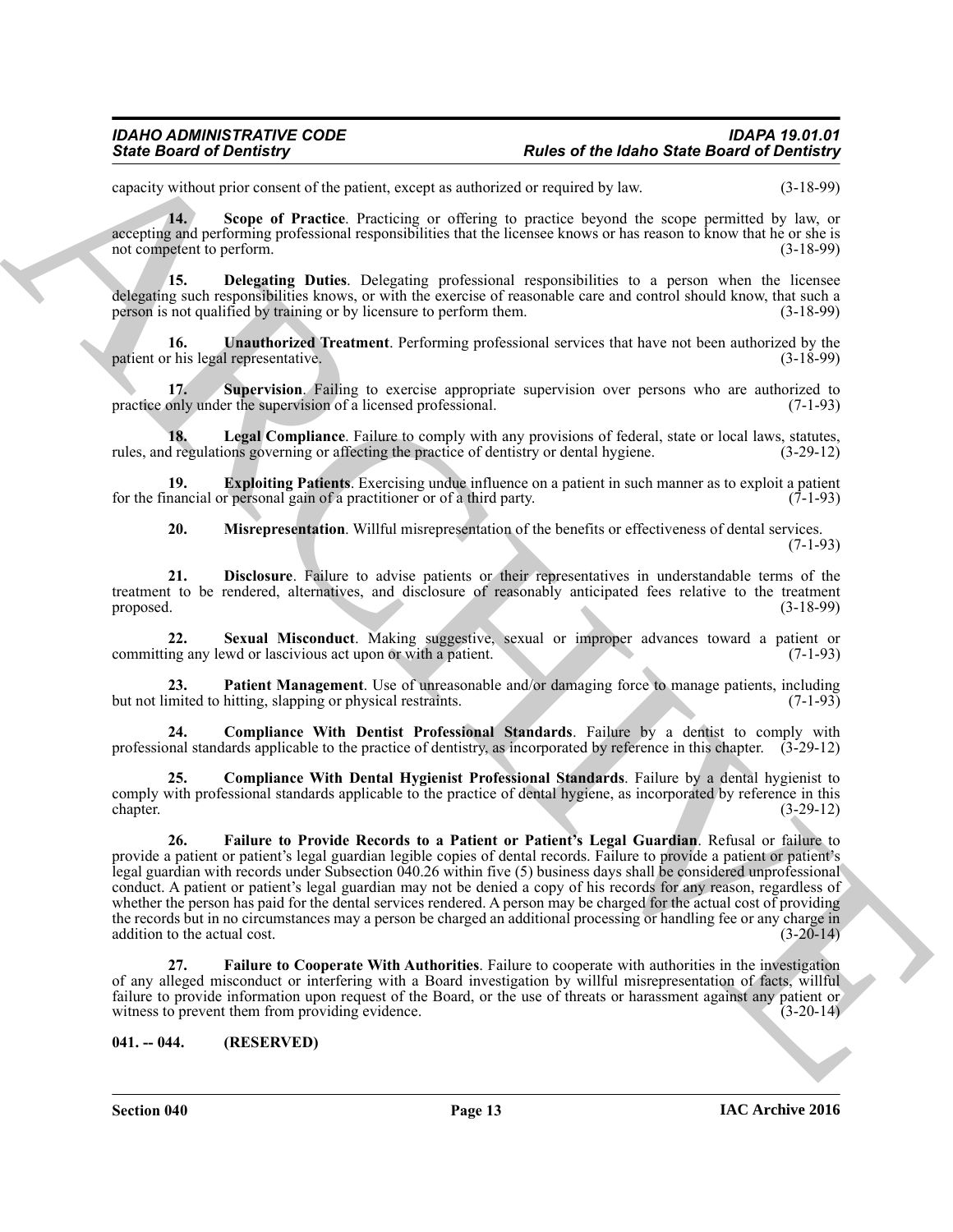# <span id="page-13-9"></span><span id="page-13-5"></span><span id="page-13-0"></span>**045. LICENSURE OF DENTAL SPECIALISTS (RULE 45).**

Finds Board of Development at the U.S. Section 16 and the Board of Development at the Board of Development at the Control of the Board of Development at the Control of the Board of the Control of the Control of the Contro **01. Requirements for Specialty Licensure**. Each applicant shall have a general license for the practice of dentistry in the state of Idaho or another state. Any applicant who desires to be licensed in one (1) of the Board recognized specialties, which include and are limited to Dental Public Health, Endodontics, Oral and Maxillofacial Pathology, Oral and Maxillofacial Radiology, Oral and Maxillofacial Surgery, Orthodontics, Pediatric Dentistry, Periodontics, and Prosthodontics, must be a graduate of and hold a certificate from both a dental school and a Graduate Training Program that are accredited by the Commission on Dental Accreditation of the American Dental Association. (3-29-10)

<span id="page-13-6"></span>**02. Application**. Application for license to practice a recognized dental specialty must be filed in the office of the Board of Dentistry, Statehouse Mail, Boise, Idaho. The application must be attested before a notary public. (7-1-93)

<span id="page-13-7"></span>**03. Examination**. Specialty licensure in those specialties recognized may be granted solely at the discretion of the Idaho State Board of Dentistry. An examination covering the applicant's chosen field may be required and, if so, will be given by the Idaho State Board of Dentistry or its agent. Applicants who have met the requirements for licensure as a specialist may be required to pass an examination as follows:  $(3-29-10)$ requirements for licensure as a specialist may be required to pass an examination as follows:

Applicants who have passed a general licensure examination acceptable to the Board may be licensure by Board approval. (3-29-10) granted specialty licensure by Board approval.

**b.** Applicants who have passed a general licensure examination not acceptable to the Board may be to pass a specialty examination. (3-29-10) required to pass a specialty examination.

**c.** Applicants who are certified by the American Board of that particular specialty as of the date of on for specialty licensure may be granted specialty licensure by Board approval. (3-29-10) application for specialty licensure may be granted specialty licensure by Board approval.

<span id="page-13-8"></span>Limitation of Practice. No dentist shall announce or otherwise hold himself out to the public as a specialist unless he has first complied with the requirements established by the Idaho State Board of Dentistry for such specialty and has been issued a specialty license authorizing him to do so. Any individual granted a specialty<br>license must limit his practice to the specialty(s) in which he is licensed. (3-20-04) license must limit his practice to the specialty $(s)$  in which he is licensed.

# <span id="page-13-2"></span><span id="page-13-1"></span>**046. ADVERTISING (RULE 46).**

Dentists and dental hygienists licensed to practice in Idaho may advertise in any medium or by other form of public communication so long as any such advertising is not false, deceptive, misleading or not readily subject to verification. A violation of this advertising rule shall constitute and be considered as unprofessional conduct pursuant to the Idaho Dental Practice Act and this chapter. (3-20-14)

# <span id="page-13-3"></span>**01. General Advertising Provisions**. (3-20-04)

**a.** "Advertisement" shall mean any public communication, made in any form or manner whatsoever, about a licensee's professional services, fees or qualifications for the purpose of soliciting business. A licensee who engages or authorizes another person or entity to advertise for or on the licensee's behalf is responsible for the content of the advertisement unless the licensee can prove that the content of the advertisement was contrary to the licensee's specific directions. (3-20-14) specific directions.

**b.** If the form or manner of advertising consists of or contains verbal communication to the public by television, radio, or other means, the advertisement shall be prerecorded and approved for broadcast by the licensee and a recording of the actual advertisement shall be retained by the licensee for a period of two (2) years. Upon receipt of a written request from the Board, a licensee shall provide any such recorded advertisement to the Board within five  $(5)$  working days.  $(3-20-04)$ 

Any advertisement made under or by means of a fictitious or assumed business name shall be the lil licensees who are owners, members, partners or proprietors of the business entity. (3-20-14) responsibility of all licensees who are owners, members, partners or proprietors of the business entity.

<span id="page-13-4"></span>**02.** Prohibited Advertising. A licensee shall not advertise in any form or manner which is false,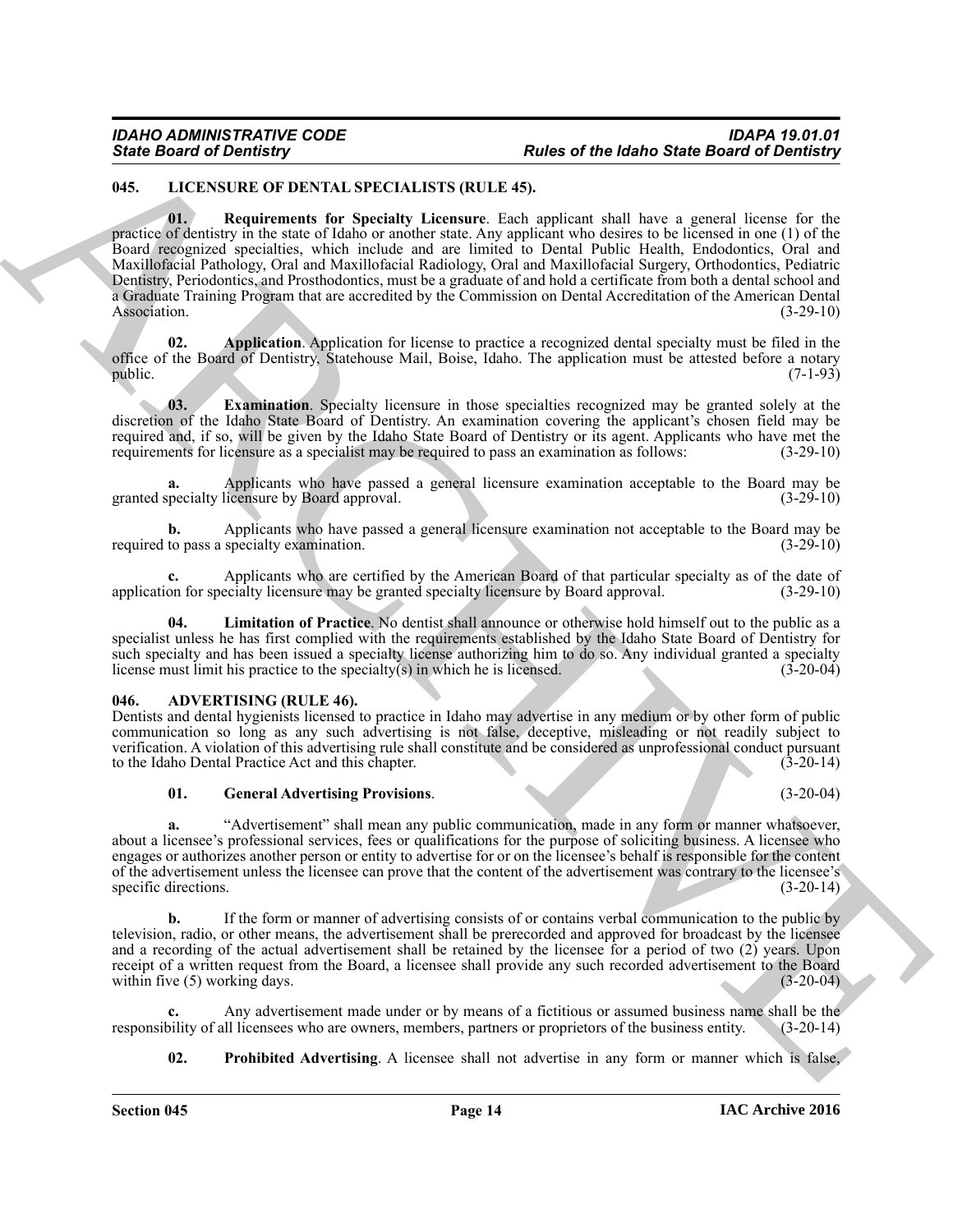misleading or deceptive to the public or which is not readily susceptible to verification. False, misleading or deceptive advertising or advertising that is not readily susceptible to verification includes, but is not limited to, advertising that: (3-20-04) advertising that:

**a.** Makes a material misrepresentation of fact or omits a material fact; (3-20-04)

**b.** Makes a representation that is false as to the credentials, education, or the licensing status of any (3-20-14) licensee;  $(3-20-14)$ 

**c.** Represents that the benefits of a dental insurance plan will be accepted as full payment when deductibles or copayments are required; (3-20-04)

<span id="page-14-2"></span>**03. Specialty Advertising**. The Board recognizes and licenses the following specialty areas of dental practice: Dental Public Health; Endodontics; Oral and Maxillofacial Pathology; Oral and Maxillofacial Radiology; Oral and Maxillofacial Surgery; Orthodontics; Pediatric Dentistry; Periodontics; and Prosthodontics. The specialty advertising rules are intended to allow the public to be informed about recognized dental specialties and specialization competencies of licensees and to require appropriate disclosures to avoid misperceptions on the part of the public. (4-6-05) the public.  $(4-6-05)$ 

Since Growth Contribute The main fields of the labor of the labor Since Contribute Contribute Contribute Contribute Contribute Contribute Contribute Contribute Contribute Contribute Contribute Contribute Contribute Contri **a.** An advertisement shall not state that a licensee is a specialist, or specializes in a recognized specialty area of dental practice, or limits his practice to any recognized specialty area of dental practice unless the licensee has been issued a license in that specialty area of dental practice by the Board. Use of words or terms in advertisements such as "Endodontist," "Pedodontist," "Pediatric Dentist," "Periodontist," "Prosthodontist," "Orthodontist," "Oral and Maxillofacial Pathologist," "Oral Pathologist," "Oral and Maxillofacial Radiologist," "Oral Radiologist," "Oral and Maxillofacial Surgeon," "Oral Surgeon," "Specialist," "Board Certified," "Diplomate," "Practice Limited To," and "Limited To Specialty Of" shall be prima facie evidence that the licensee is holding himself out to the public as a licensed specialist in a specialty area of dental practice. (3-20-14)

**b.** A licensee who has not been licensed by the Board in a recognized specialty area of dental practice may advertise as being qualified in a recognized specialty area of dental practice so long as each such advertisement, regardless of form, contains a prominent, clearly worded disclaimer that the licensee is "licensed as a general dentist" or that the specialty services "will be provided by a general dentist." Any disclaimer in a written advertisement shall be in the same font style and size as that in the listing of the specialty area. (3-20-14)

**c.** A licensee shall not advertise as being a specialist in or as specializing in any area of dental practice which is not a Board recognized and licensed specialty area unless the advertisement, regardless of form, contains a prominent, clearly worded disclaimer that the advertised area of dental practice is not recognized as a specialty area of dental practice by the Idaho Board of Dentistry. Any disclaimer in a written advertisement shall be in the same font style and size as that in the listing of the specialty area.

# <span id="page-14-0"></span>**047. -- 049. (RESERVED)**

# <span id="page-14-3"></span><span id="page-14-1"></span>**050. CONTINUING EDUCATION FOR DENTISTS (RULE 50).**

Effective October 1994, renewal of any active dental license will require evidence of completion of continuing education or volunteer dental practice that meets the following requirements. (4-6-05) education or volunteer dental practice that meets the following requirements.

# <span id="page-14-4"></span>**01. Requirements**: (3-18-99)

**a.** All active dentists must hold a current CPR card. (7-1-93)

**b.** All active dentists shall acquire thirty (30) credits of verifiable continuing education in each biennial renewal period. One (1) credit is defined as one (1) hour of instruction. (3-29-12)

**c.** Continuing education must be oral health/health-related for the professional development of a (3-20-14) dentist.  $(3-20-14)$ 

**d.** A dentist holding an active status license issued by the Board shall be allowed one (1) credit of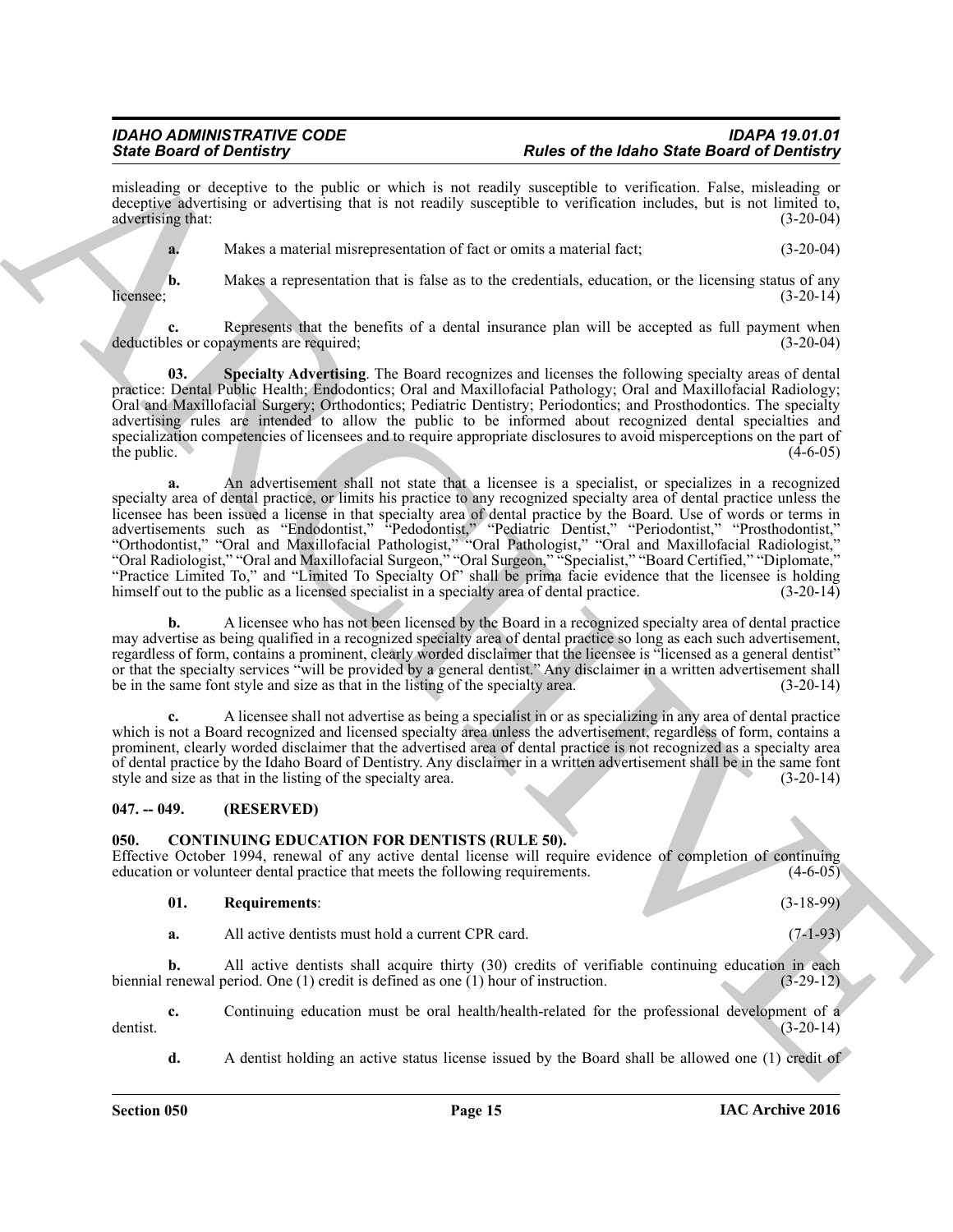continuing education for every two (2) hours of verified volunteer dental practice performed during the biennial renewal period up to a maximum of ten (10) credits. renewal period up to a maximum of ten  $(10)$  credits.

**e.** Any person who becomes licensed as an active dentist during any biennial renewal period shall be required at the time of the next successive license renewal to report a prorated amount of continuing education credits as specified by the Board. (3-30-07)

<span id="page-15-7"></span>**02. Documentation**. In conjunction with license renewal, the dentist shall provide a list of continuing education credits obtained and verification of hours of volunteer dental practice performed and certify that the minimum requirements were completed in the biennial renewal period. (3-30-07)

# <span id="page-15-3"></span><span id="page-15-0"></span>**051. CONTINUING EDUCATION FOR DENTAL HYGIENISTS (RULE 51).**

Effective April 1994, renewal of any active dental hygiene license or dental hygiene license endorsement will require evidence of completion of continuing education or volunteer dental hygiene practice that meets the following requirements. (4-6-05)

<span id="page-15-5"></span>**01. Requirements for Renewal of an Active Status Dental Hygiene License**: (4-6-05)

**a.** All active dental hygienists must hold a current CPR card.  $(6-2-92)$ 

**b.** All active dental hygienists shall acquire twenty-four (24) credits of verifiable continuing education iennial renewal period. One (1) credit is defined as one (1) hour of instruction. (3-29-12) in each biennial renewal period. One  $(1)$  credit is defined as one  $(1)$  hour of instruction.

**c.** Continuing education must be oral health/health-related education for the professional development of a dental hygienist. (3-20-14)

**d.** A dental hygienist holding an active status license issued by the Board shall be allowed one (1) credit of continuing education for every two  $(2)$  hours of verified volunteer dental hygiene practice performed during the biennial renewal period up to a maximum of ten  $(10)$  credits.  $(3-30-07)$ the biennial renewal period up to a maximum of ten  $(10)$  credits.

<span id="page-15-6"></span>**e.** Any person who becomes licensed as an active dental hygienist during any biennial renewal period shall be required at the time of the next successive license renewal to report a prorated amount of continuing education credits as specified by the Board. (3-30-07) education credits as specified by the Board.

Finds **One of the based of the blanch Sheet Board of Denter Controlline (Sheet Board of Denter Street Board of Denter<br>
Society and**  $\mu$  **becomes the board of the control of the based ones are selected and the process of th 02. Requirements for Renewal of an Extended Access Dental Hygiene License Endorsement**. In addition to any other continuing education requirements for renewal of a dental hygiene license, a person granted an extended access dental hygiene license endorsement shall complete four (4) credits of verifiable continuing education in each biennial renewal period in the specific practice areas of medical emergencies, local anesthesia, oral pathology, care and treatment of geriatric, medically compromised or disabled patients and treatment of children. Any person who is issued an extended access dental hygiene license endorsement during any biennial renewal period shall be required at the time of the next successive license renewal to report a prorated amount of those continuing education credits required under this section as specified by the Board. (3-20-14) credits required under this section as specified by the Board.

<span id="page-15-4"></span>**03. Documentation**. In conjunction with license and endorsement renewal, the dental hygienist shall provide a list of continuing education credits obtained and verification of hours of volunteer dental hygiene practice<br>performed and certify that the minimum requirements were completed in the biennial renewal period. (3-3 performed and certify that the minimum requirements were completed in the biennial renewal period.

# <span id="page-15-8"></span><span id="page-15-1"></span>**052. -- 053. (RESERVED)**

<span id="page-15-2"></span>

| 054. | <b>DEFINITIONS (RULE 54).</b><br>For the purposes of these anesthesia rules, the following terms will be used, as defined below: | $(4-11-06)$                                                 |             |
|------|----------------------------------------------------------------------------------------------------------------------------------|-------------------------------------------------------------|-------------|
|      | 01.                                                                                                                              | <b>Methods of Anxiety and Pain Control.</b>                 | $(4-11-06)$ |
|      | a.                                                                                                                               | Analgesia shall mean the diminution or elimination of pain. | $(4-7-11)$  |

<span id="page-15-9"></span>**b.** Local anesthesia shall mean the elimination of sensation, especially pain, in one (1) part of the body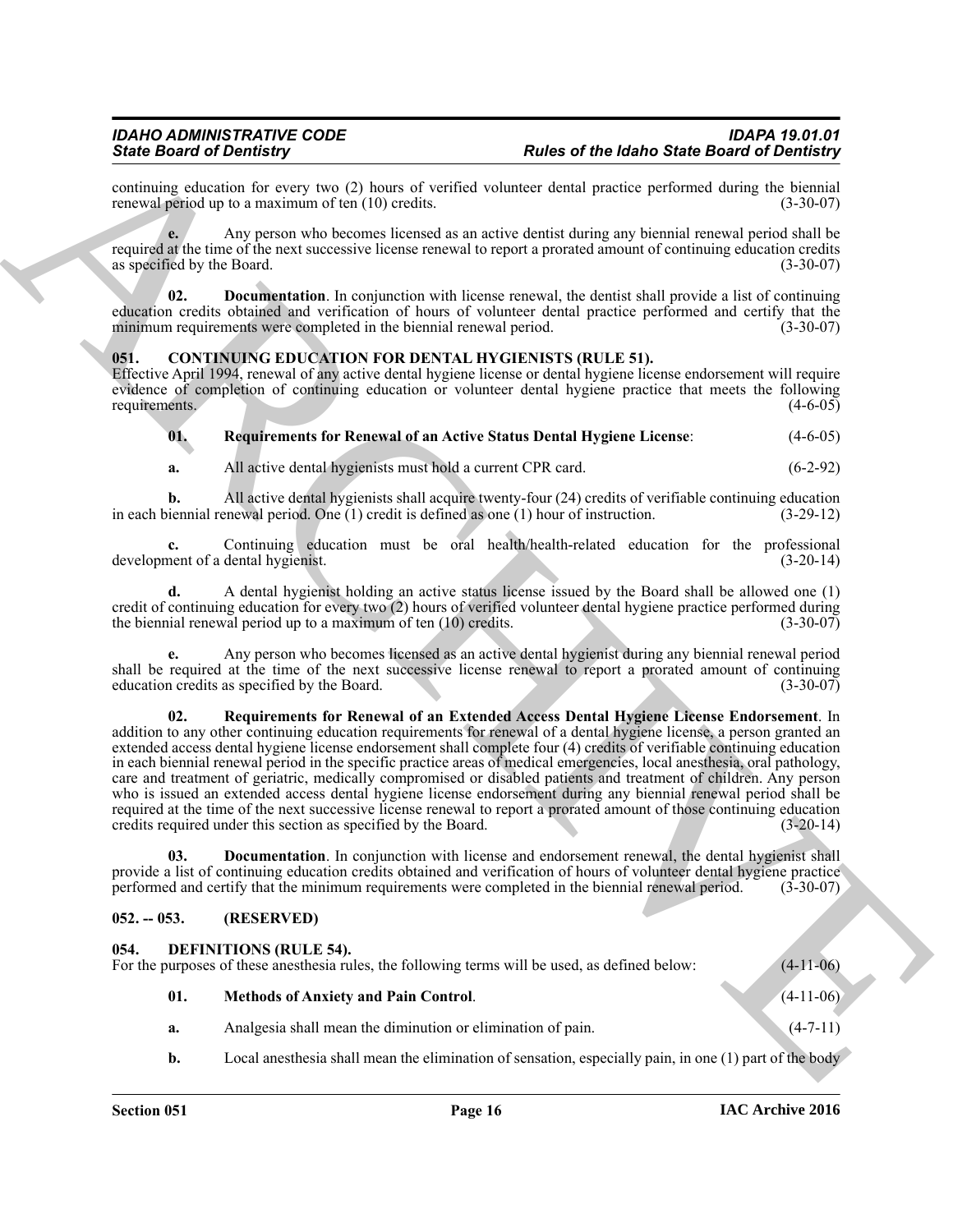by the topical application or regional injection of a drug. (4-7-11)

Since Board of Development of each state of the Idaho Since Board of Development of the China of the China of the China of the China of the China of the China of the China of the China of the China of the China of the Chi **c.** Minimal sedation shall mean a minimally depressed level of consciousness that retains the patient's ability to independently and continuously maintain an airway and respond normally to tactile stimulation and verbal command. Although cognitive function and coordination may be modestly impaired, ventilator and cardiovascular functions are unaffected. In accord with this particular definition, the drugs and/or techniques used should carry a margin of safety wide enough never to render unintended loss of consciousness. Further, patients whose only response is reflex withdrawal from repeated painful stimuli would not be considered to be in a state of minimal sedation. (4-7-11)  $s$ edation.  $(4-7-11)$ 

**d.** Moderate sedation shall mean a drug-induced depression of consciousness during which patients respond purposefully to verbal commands, either alone or accompanied by light tactile stimulation. No interventions are required to maintain a patent airway, and spontaneous ventilation is adequate. Cardiovascular function is usually maintained. (4-7-11) maintained. (4-7-11)

**e.** Deep sedation shall mean a drug-induced depression of consciousness during which patients cannot be easily aroused but respond purposefully following repeated or painful stimulation. The ability to independently maintain ventilator function may be impaired. Patients may require assistance in maintaining a patent airway, and spontaneous ventilation may be inadequate. Cardiovascular function is usually maintained. (4-7-11)

**f.** General anesthesia shall mean a drug-induced loss of consciousness during which patients are not arousable, even by painful stimulation. The ability to independently maintain ventilator function is often impaired. Patients often require assistance in maintaining a patent airway, and positive pressure ventilation may be required because of depressed spontaneous ventilation or drug-induced depression of neuromuscular function. Cardiovascular function may be impaired. (4-7-11)

# <span id="page-16-1"></span>**02. Sedation Terms**. (4-11-06)

**a.** Advanced Cardiac Life Support (ACLS) shall mean an advanced cardiac life support course or a advanced life support course offered by a recognized accredited organization. (4-11-15) pediatric advanced life support course offered by a recognized accredited organization.

**b.** Monitor or monitoring shall mean the direct clinical observation of a patient during the administration of anesthesia by a person trained to observe the physical condition of the patient and capable of assisting with emergency or other procedures. (4-11-06)

**c.** Operator shall mean the supervising dentist or another person who is authorized by these rules to induce and administer the proper level of anesthesia/sedation. (4-11-15)

**d.** Titration shall mean the administration of incremental doses of a drug until a desired effect is reached. Knowledge of each drug's time of onset, peak response and duration of action is essential to avoid over sedation. Although the concept of titration of a drug to effect is critical for patient safety, when the intent is moderate sedation one must know whether the previous dose has taken full effect before administering an additional drug  $\blacksquare$ increment. (4-7-11)

**e.** Maximum recommended dose (MRD) shall mean maximum FDA-recommended dose of a drug, as <br>(3-20-14) a FDA-approved labeling for unmonitored home use. printed in FDA-approved labeling for unmonitored home use.

Incremental dosing shall mean administration of multiple doses of a drug until a desired effect is o exceed the maximum recommended dose (MRD).  $(4-7-11)$ reached, but not to exceed the maximum recommended dose (MRD).

**g.** Supplemental dosing during minimal sedation shall mean a single additional dose of the initial drug that may be necessary for prolonged procedures. The supplemental dose should not exceed one-half of the initial dose and should not be administered until the dentist has determined the clinical half-life of the initial dosing has passed.<br>The total aggregate dose must not exceed one and one-half times  $(1.5x)$  MRD on the day of treatment The total aggregate dose must not exceed one and one-half times  $(1.5x)$  MRD on the day of treatment.

# <span id="page-16-0"></span>**03. Routes of Administration**. (4-11-06)

**Section 054 Page 17**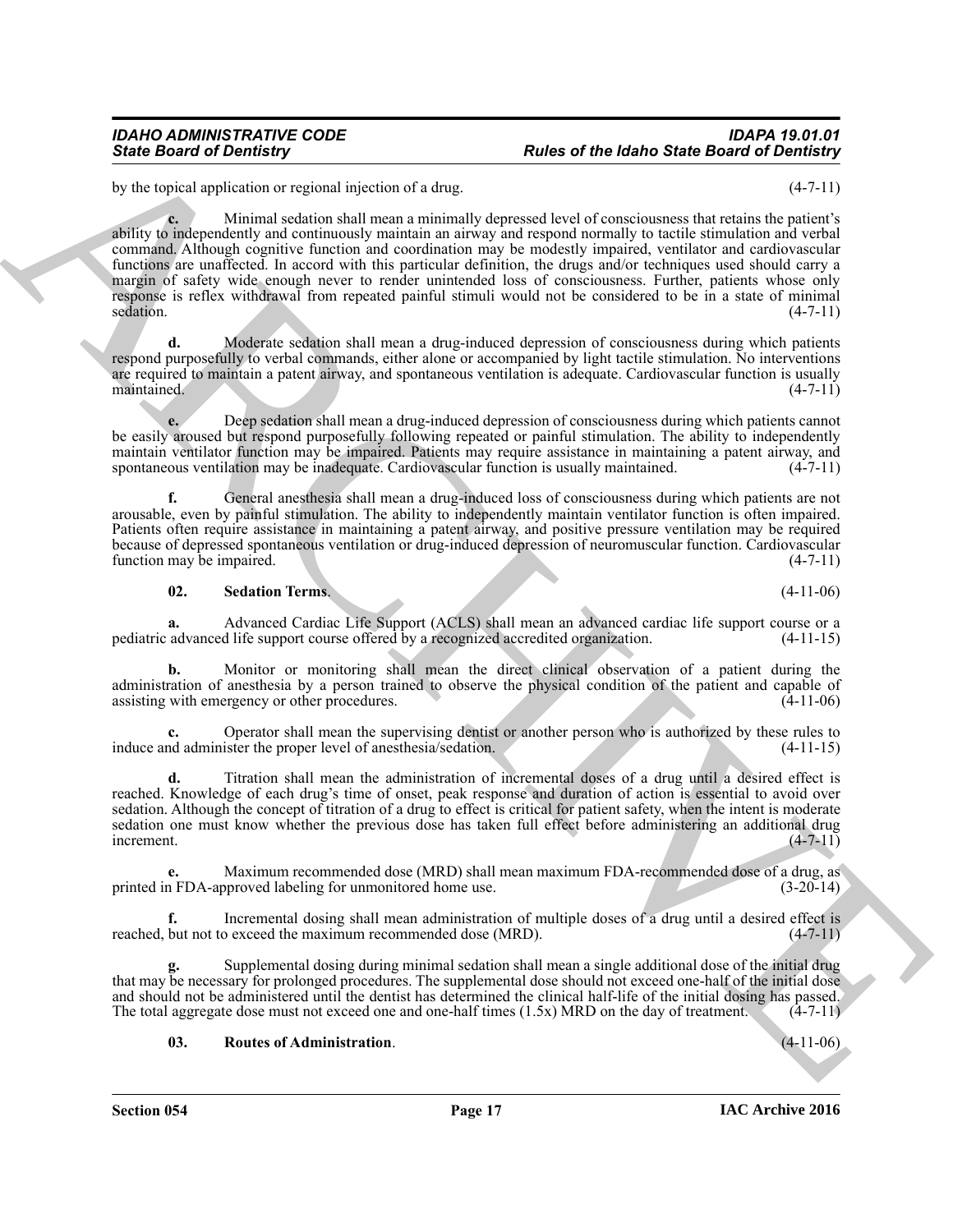**a.** Enteral. Any technique of administration in which the agent is absorbed through the gastrointestinal to roral mucosa (i.e., oral. rectal. sublingual). (4-11-06)  $(GI)$  tract or oral mucosa (i.e., oral, rectal, sublingual).

**b.** Inhalation. A technique of administration in which a gaseous or volatile agent is introduced into the lungs and whose primary effect is due to absorption through the gas/blood interface. (4-7-11)

**c.** Parenteral. A technique of administration in which the drug bypasses the gastrointestinal (GI) tract [i.e., intramuscular (IM), intravenous (IV), intranasal (IN), submucosal (SM), subcutaneous (SC), intraosseous (IO)].  $(4 - 7 - 11)$ 

**d.** Transdermal. A technique of administration in which the drug is administered by patch or resis through skin.  $(4-7-11)$ iontophoresis through skin.

**e.** Transmucosal. A technique of administration in which the drug is administered across mucosa such as intranasal, sublingual, or rectal. (4-7-11)

# <span id="page-17-4"></span><span id="page-17-0"></span>**055. MINIMAL SEDATION (RULE 55).**

<span id="page-17-5"></span>Persons licensed to practice dentistry in accordance with the Idaho Dental Practice Act and these rules are not required to obtain a permit to administer minimal sedation to patients of sixteen (16) years of age or older. In cases where the patient weighs less than one hundred (100) pounds, or is under the age of sixteen  $(16)$  years, minimal sedation may be administered without a permit by use of nitrous oxide, or with a single enteral dose of a sedative agent administered in the dental office. When the intent is minimal sedation, the appropriate initial dosing of a single enteral drug is no more than the maximum recommended dose (MRD) of a drug that can be prescribed for unmonitored home use. unmonitored home use.

Since **Deterior Determines** Architecture and the since of the based of the **Board of Determines**<br>
Ciff using a distance of the based of the since of the based of the based of the since  $\alpha$  in the since  $\alpha$  in the since **01. Patient Safety**. The administration of minimal sedation is permissible so long as it does not produce an alteration of the state of consciousness in a patient to the level of moderate sedation, deep sedation or general anesthesia. A dentist must first qualify for and obtain the appropriate permit from the Board of Dentistry to be authorized to sedate patients to the level of moderate sedation, deep sedation or general anesthesia. Nitrous oxide/ oxygen may be used in combination with a single enteral drug in minimal sedation, except as described in Section 055 of these rules. Notwithstanding any other provision in these rules, a dentist shall initiate and regulate the administration of nitrous oxide/oxygen when used in combination with minimal sedation.  $(3-20-14)$ administration of nitrous oxide/oxygen when used in combination with minimal sedation.

<span id="page-17-6"></span>**02.** Personnel. At least one (1) additional person currently certified in Basic Life Support for re Providers must be present in addition to the dentist. (4-7-11) Healthcare Providers must be present in addition to the dentist.

# <span id="page-17-3"></span><span id="page-17-1"></span>**056. LOCAL ANESTHESIA (RULE 56).**

Persons licensed to practice dentistry and dental hygiene in accordance with the Idaho Dental Practice Act and these rules are not required to obtain a permit to administer local anesthesia to patients. Dental offices in which local anesthesia is administered to patients shall, at a minimum, have and maintain suction equipment capable of aspirating gastric contents from the mouth and pharynx, a portable oxygen delivery system including full face masks and a bagvalve mask combination capable of delivering positive pressure, oxygen-enriched ventilation to the patient, a blood pressure cuff of appropriate size and a stethoscope. (4-11-06)

# <span id="page-17-7"></span><span id="page-17-2"></span>**057. NITROUS OXIDE/OXYGEN (RULE 57).**

Persons licensed to practice dentistry and dental hygiene and dental assistants certified in accordance with the Idaho Dental Practice Act and these rules are not required to obtain a permit to administer nitrous oxide/oxygen to patients. Nitrous oxide/oxygen when used in combination with other sedative agents may produce an alteration of the state of consciousness in a patient to the level of moderate sedation, deep sedation or general anesthesia. A dentist must first qualify for and obtain the appropriate permit from the Board of Dentistry to be authorized to sedate patients to the level of moderate sedation, deep sedation or general anesthesia.  $(4-7-11)$ level of moderate sedation, deep sedation or general anesthesia.

<span id="page-17-8"></span>**01. Patient Safety**. In connection with the administration of nitrous oxide/oxygen, a dentist shall:

 $(4 - 7 - 11)$ 

**a.** Evaluate the patient to insure that the patient is an appropriate candidate for nitrous/oxygen; and

 $(4-7-11)$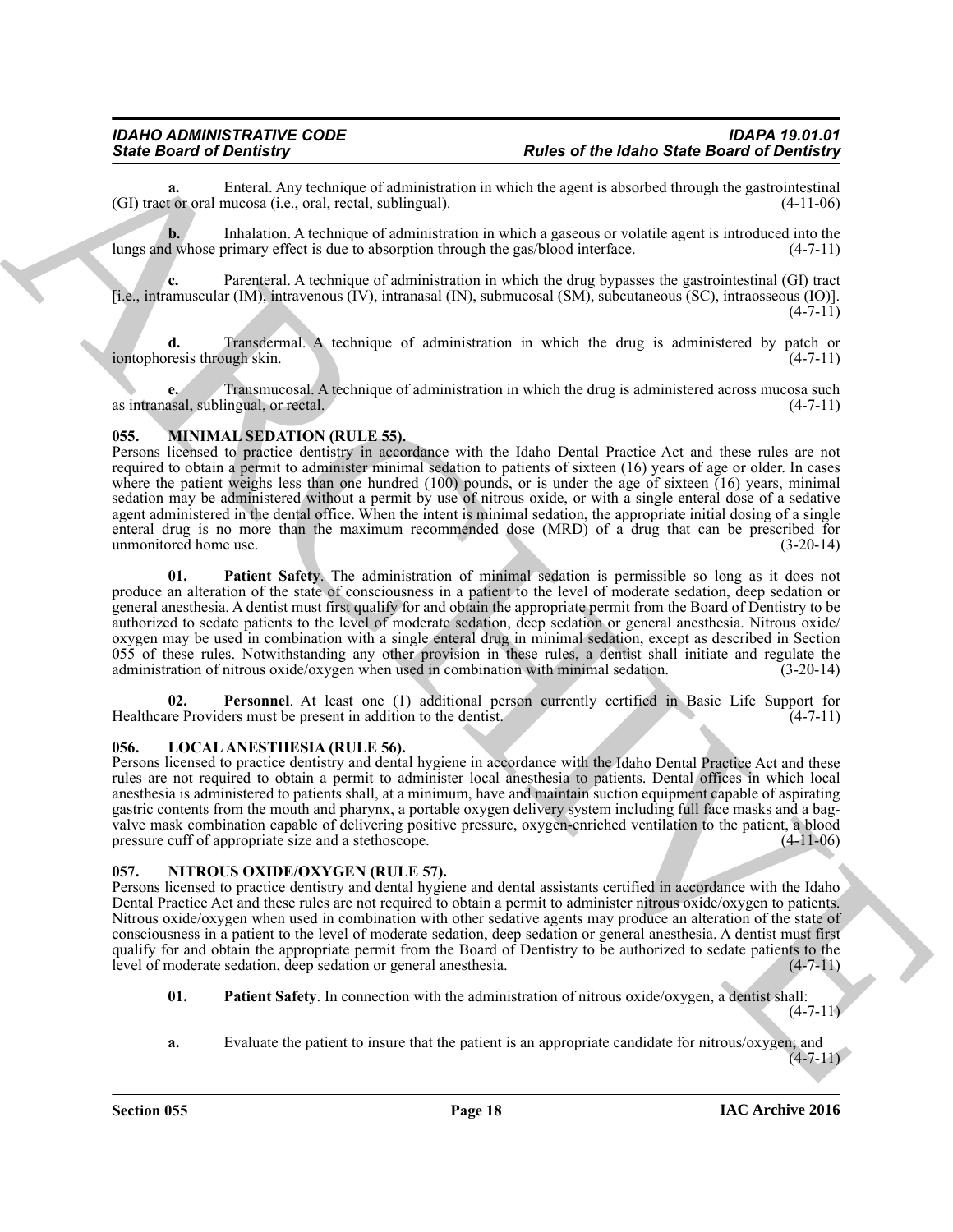<span id="page-18-5"></span>**b.** Insure that any patient under nitrous/oxygen shall be continually monitored; and  $(4-7-11)$ 

**c.** Insure that a second person shall be on the office premises who can immediately respond to any request from the person administering the nitrous/oxygen.  $(4-7-11)$ 

**02. Required Facilities and Equipment**. Dental offices in which nitrous oxide/oxygen is administered to patients shall, at a minimum and in addition to emergency medications, maintain appropriate facilities and have<br>equipment on site for immediate use as follows: (4-7-11) equipment on site for immediate use as follows:

**a.** A nitrous oxide delivery system with a fail-safe system that is maintained in working order: (3-20-14)

- Sinks Board of Develops C.<br>
Uniter that any points interactive procedure of the basis of the Board of Develops (2)<br>
Linear that a species procedure interactive procedure into the control of the species of the species of t A functioning device that prohibits the delivery of less than thirty percent  $(30\%)$  oxygen; or  $(4 - 7 - 11)$ ii. An appropriately calibrated and functioning in-line oxygen analyzer with audible alarm; and  $(4 - 7 - 11)$ **b.** An appropriate scavenging system must be available; and  $(4-7-11)$ **c.** A positive-pressure oxygen delivery system suitable for the patient being treated.  $(4-7-11)$ **03. Personnel**. For nitrous oxide/oxygen administration, personnel shall include:  $(4-7-11)$ 
	- **a.** An operator; and (4-11-06)
	- **b.** An assistant currently certified in Basic Life Support for Healthcare Providers. (4-7-11)

<span id="page-18-4"></span>**c.** Auxiliary personnel must have documented training in Basic Life Support for Healthcare Providers, shall have specific assignments, and shall have current knowledge of the emergency cart inventory. The dentist and all office personnel must participate in periodic reviews of office emergency protocol. (4-7-11) dentist and all office personnel must participate in periodic reviews of office emergency protocol.

# <span id="page-18-0"></span>**058. -- 059. (RESERVED)**

# <span id="page-18-2"></span><span id="page-18-1"></span>**060. MODERATE SEDATION (RULE 60).**

Dentists licensed in the state of Idaho cannot administer moderate sedation in the practice of dentistry unless they have obtained the proper moderate sedation permit from the Idaho State Board of Dentistry. A moderate sedation permit may be either enteral or parenteral. A moderate enteral sedation permit authorizes dentists to administer moderate sedation by either enteral or combination inhalation-enteral routes of administration. A moderate parenteral sedation permit authorizes a dentist to administer moderate sedation by any route of administration. A dentist shall not administer moderate sedation to children under sixteen (16) years of age and one hundred (100) pounds unless they have qualified for and been issued a moderate parenteral sedation permit. (3-29-12)

<span id="page-18-3"></span>**01. Requirements for a Moderate Enteral Sedation Permit**. To qualify for a moderate enteral sedation permit, a dentist applying for a permit shall provide proof that the dentist has completed training in the administration of moderate sedation to a level consistent with that prescribed in the American Dental Association's "Guidelines for Teaching Pain Control and Sedation to Dentists and Dental Students," as incorporated in Section 004 in these rules. The five (5) year requirement regarding the required training for a moderate enteral sedation permit shall not be applicable to applicants who hold an equivalent permit in another state which has been in effect for the twelve (12) month period immediately prior to the application date. To obtain a moderate enteral sedation permit, a dentist must provide verification of the following: (4-11-15)

**a.** Completion of an American Dental Association accredited or Board of Dentistry approved postdoctoral training program within five (5) years of the date of application for a moderate enteral sedation permit that included documented training of a minimum of twenty-four (24) hours of instruction plus management of at least ten (10) adult case experiences by the enteral and/or enteral-nitrous oxide/oxygen route. These ten (10) cases must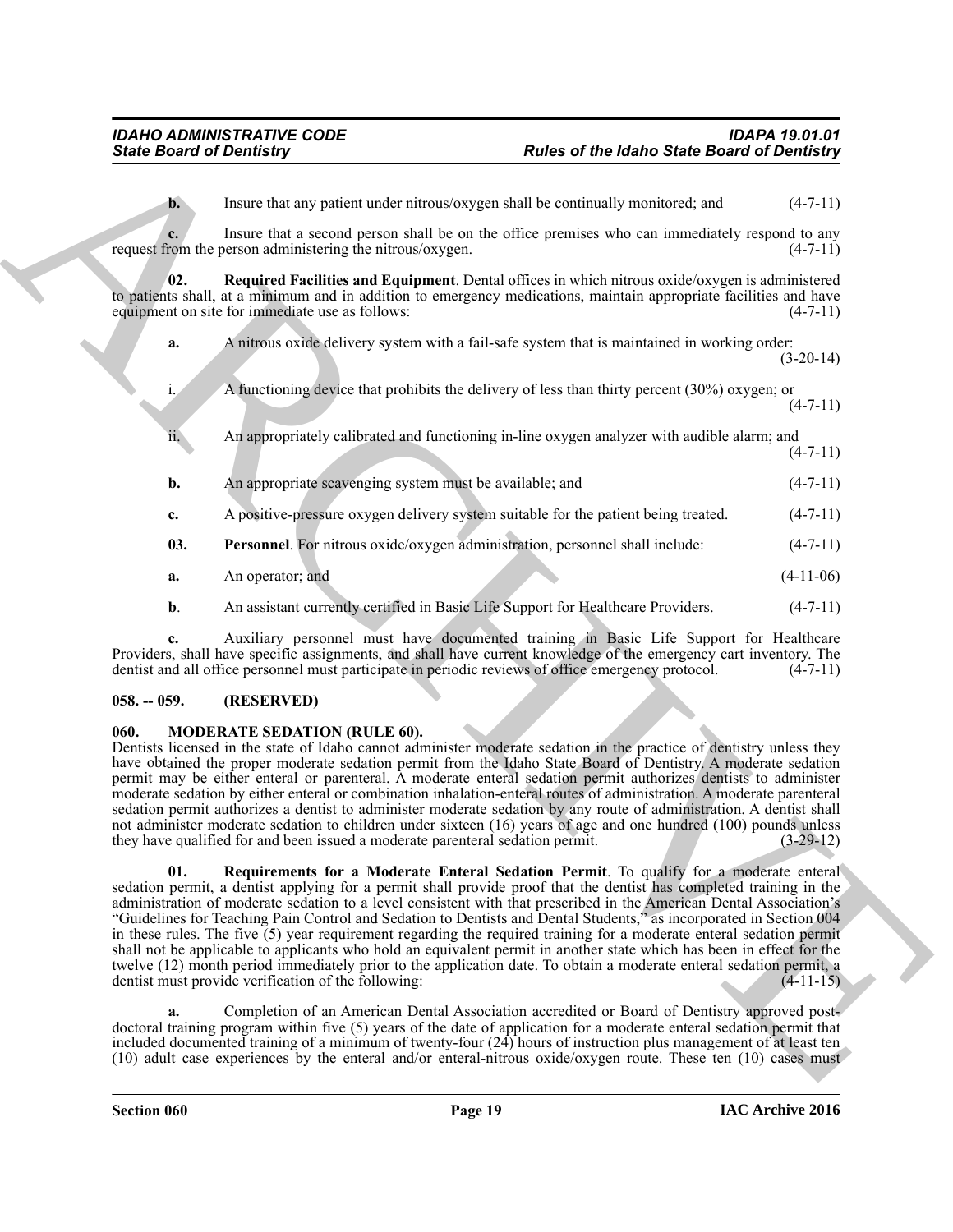include at least three live clinical dental experiences managed by participants in groups no larger than five (5). The remaining cases may include simulations and/or video presentations, but must include one experience in returning a patient from deep to moderate sedation; and (4-7-11) patient from deep to moderate sedation; and

<span id="page-19-1"></span>**b.** Current certification in Advanced Cardiac Life Support. (4-11-15)

Since the other is the content of the state of the state of the state of the content of the content of the content of the state of the content of the content of the content of the content of the content of the content of **02. Requirements for a Moderate Parenteral Sedation Permit**. To qualify for a moderate parenteral sedation permit, a dentist applying for a permit shall provide proof that the dentist has completed training in the administration of moderate parenteral sedation as prescribed in the American Dental Association's "Guidelines for Teaching Pain Control and Sedation to Dentists and Dental Students," as incorporated in Section 004 of these rules within the five (5) year period immediately prior to the date of application for a moderate parenteral sedation permit. The five (5) year requirement shall not be applicable to applicants who hold an equivalent permit in another state which has been in effect for the twelve (12) month period immediately prior to the date of application. The training program shall: (4-7-11) program shall:

**a.** Be sponsored by or affiliated with a dental school accredited by the Commission on Dental Accreditation of the American Dental Association or a teaching hospital or facility approved by the Board of Dentistry; and (4-5-00) Dentistry; and

**b.** Consist of a minimum of sixty (60) hours of instruction, plus management of at least twenty (20) by the intravenous route: and (4-7-11) patients by the intravenous route; and

**c.** Include the issuance of a certificate of successful completion that indicates the type, number of dength of training received.  $(3-18-99)$ hours, and length of training received.

<span id="page-19-0"></span>**d.** In addition, the dentist must maintain current certification in Advanced Cardiac Life Support.

(4-11-15)

**03. General Requirements for Moderate Enteral and Moderate Parenteral Sedation Permits**. The qualified dentist is responsible for the sedative management, adequacy of the facility and staff, diagnosis and treatment of emergencies related to the administration of moderate sedation and providing the equipment, drugs and protocol for patient rescue. Evaluators appointed by the Idaho State Board of Dentistry will periodically assess the adequacy of the facility and competence of the anesthesia team. The Board adopts the standards incorporated by reference in Section 004.01.c. and Section 004.01.d. of these rules as set forth by the American Dental Association. (4-11-15)

**a.** Facility, Equipment and Drug Requirements. The following facilities, equipment and drugs shall be for immediate use during the sedation and recovery phase: (4-11-15) available for immediate use during the sedation and recovery phase:

i. An operating room large enough to adequately accommodate the patient on an operating table or in an operating chair and to allow an operating team of at least two (2) individuals to freely move about the patient;

(4-11-15)

ii. An operating table or chair that permits the patient to be positioned so the operating team can maintain the patient's airway, quickly alter the patient's position in an emergency, and provide a firm platform for the administration of basic life support; (4-11-15) administration of basic life support;

A lighting system that permits evaluation of the patient's skin and mucosal color and a backup lighting system of sufficient intensity to permit completion of any operation underway in the event of a general power<br>failure: (4-11-15) failure; (4-11-15)

Suction equipment that permits aspiration of the oral and pharyngeal cavities and a backup suction function in the event of a general power failure; (4-11-15) device which will function in the event of a general power failure;

An oxygen delivery system with adequate full face mask and appropriate connectors that is capable of delivering high flow oxygen to the patient under positive pressure, together with an adequate backup system;

 $(4-11-15)$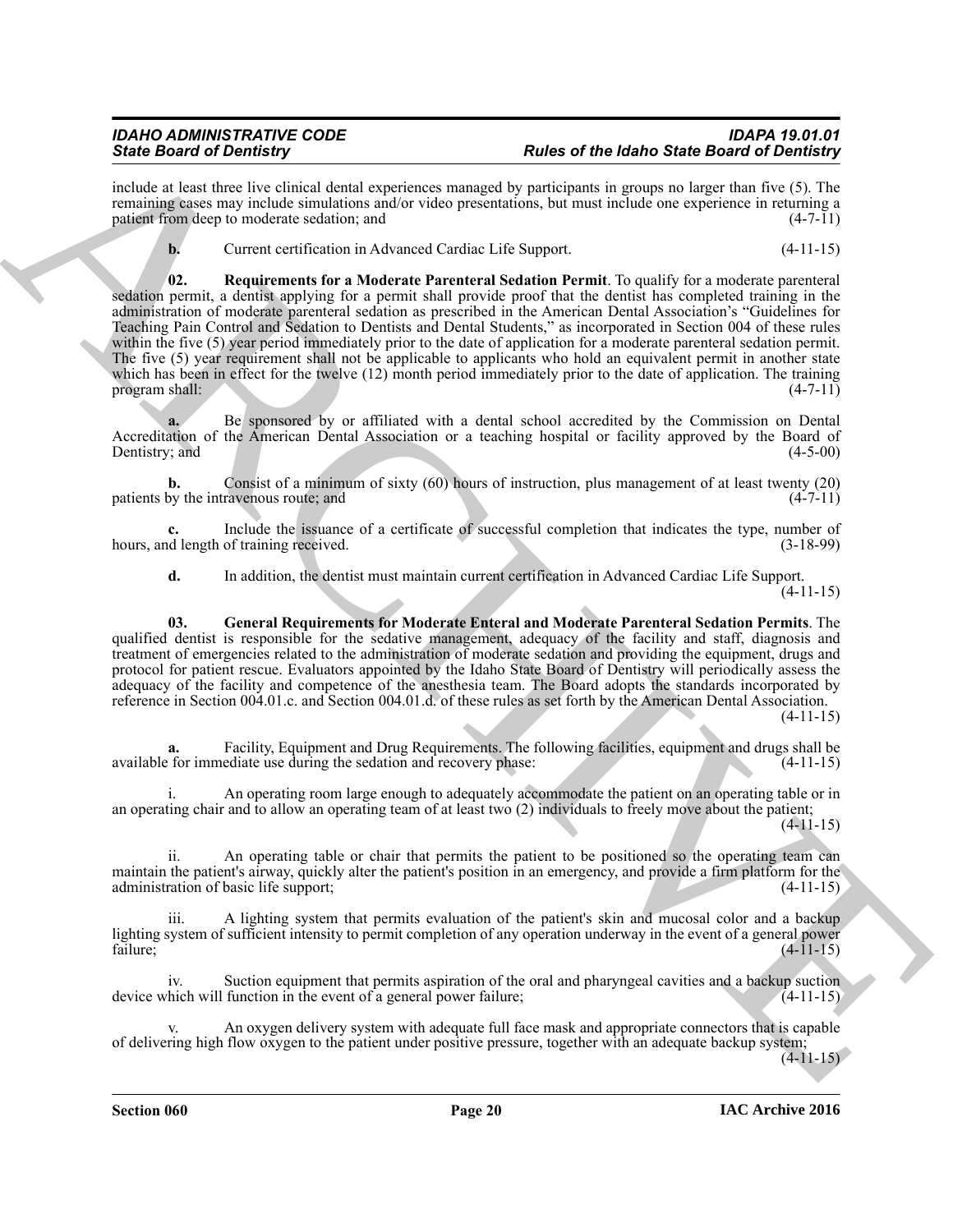vi. A recovery area that has available oxygen, adequate lighting, suction and electrical outlets. The recovery area can be the operating room;

vii. A sphygmomanometer, pulse oximeter, oral and nasopharyngeal airways, supraglottic airway devices, and automated external defibrillator (AED); and

viii. Emergency drugs including, but not limited to, pharmacologic antagonists appropriate to the drugs used, bronchodilators, and antihistamines.

ix. Additional emergency equipment and drugs required for moderate parenteral sedation permits include precordial/pretracheal stethoscope, intravenous fluid administration equipment, vasopressors, and anticonvulsants.

**b.** Personnel. For moderate sedation, the minimum number of personnel shall be two (2) including:  $(4 - 7 - 11)$ 

| The operator; and | $(10-1-87)$ |
|-------------------|-------------|
|                   |             |

ii. An assistant currently certified in Basic Life Support for Healthcare Providers. (4-7-11)

iii. Auxiliary personnel must have documented training in basic life support for healthcare providers, shall have specific assignments, and shall have current knowledge of the emergency cart inventory. The dentist and all office personnel must participate in documented periodic reviews of office emergency protocol, including simulated exercises, to assure proper equipment function and staff interaction.  $(4-11-15)$ 

**c.** Pre-sedation Requirements. Before inducing moderate sedation, a dentist shall: (4-11-15)

i. Evaluate the patient's medical history and document, using the American Society of Anesthesiologists Patient Physical Status Classifications, that the patient is an appropriate candidate for moderate sedation;  $(4-11-15)$ 

Give written preoperative and postoperative instructions to the patient or, when appropriate due to age or psychological status of the patient, the patient's guardian; (4-11-15)

iii. Obtain written informed consent from the patient or patient's guardian for the sedation; and

(4-11-15)

iv. Maintain an anesthesia record, and enter the individual patient's sedation into a case/drug log.  $(4 - 11 - 15)$ 

**d.** Patient Monitoring. Patients shall be monitored as follows: (4-11-15)

**Sinki Board of Developing Contact Contact exclude to expand a solution of the Board of Developing Contact Contact Contact Contact Contact Contact Contact Contact Contact Contact Contact Contact Contact Contact Contact Co** i. Patients must have continuous monitoring using pulse oximetry. The patient's blood pressure, heart rate, and respiration shall be recorded every five (5) minutes during the sedation and then continued every fifteen (15) minutes until the patient meets the requirements for discharge. These recordings shall be documented in the patient record. The record must also include documentation of preoperative and postoperative vital signs, all medications administered with dosages, time intervals and route of administration. If this information cannot be obtained, the reasons shall be documented in the patient's record. A patient under moderate sedation shall be continuously monitored;<br>(4-11-15) monitored; (4-11-15)

During the recovery phase, the patient must be monitored by an individual trained to monitor g from moderate sedation;  $(4-11-15)$ patients recovering from moderate sedation;

iii. A dentist shall not release a patient who has undergone moderate sedation except to the care of a ble third party; (4-11-15) responsible third party;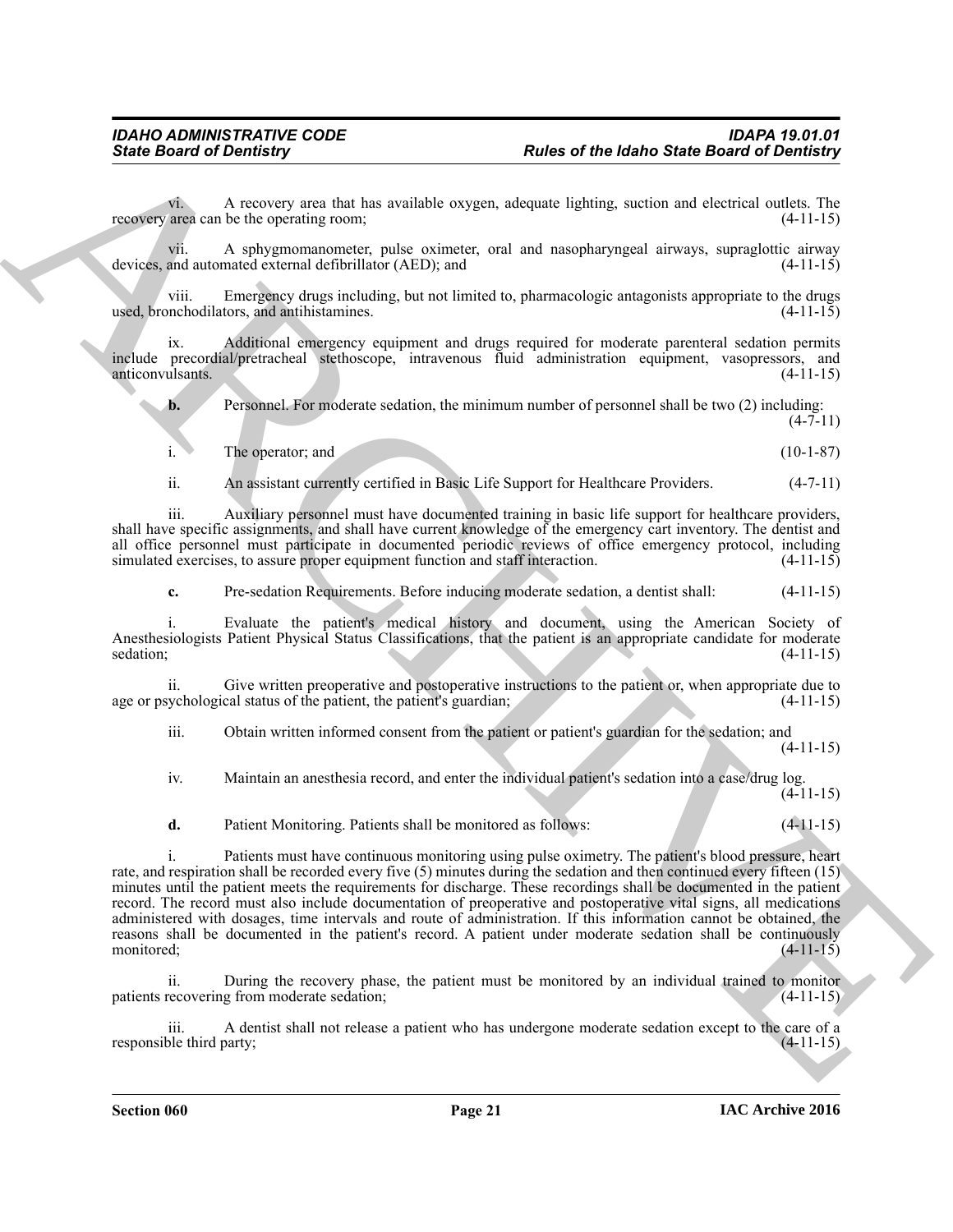The dentist shall assess the patient's responsiveness using preoperative values as normal guidelines and discharge the patient only when the following criteria are met: vital signs are stable, patient is alert and oriented, and the patient can ambulate with minimal assistance; and  $(4-11-15)$ 

v. A discharge entry shall be made by the dentist in the patient's record indicating the patient's condition upon discharge and the name of the responsible party to whom the patient was discharged. (4-11-15)

**e.** Sedation of Other Patients. The permit holder shall not initiate sedation on another patient until the previous patient is in a stable monitored condition and in the recovery phase following discontinuation of their sedation.  $(4-11-15)$ 

**f.** Permit Renewal. Renewal of the permit will be required every five (5) years. Proof of a minimum of twenty-five (25) credit hours continuing education in moderate sedation which may include training in medical/ office emergencies will be required to renew a permit. A fee shall be assessed to cover administrative costs. In addition to the continuing education hours, a dentist must:  $(3-20-14)$ 

For a moderate enteral sedation permit, maintain current certification in basic life support for ers or advanced cardiac life support; healthcare providers or advanced cardiac life support;

ii. For a moderate parenteral sedation permit, maintain current certification in advanced cardiac life support.  $(3-20-14)$ 

**g.** Reinstatement. A dentist may make application for the reinstatement of an expired or surrendered permit issued by the Board under this rule within five  $(5)$  years of the date of the permit's expiration or surrender. Applicants for reinstatement of a permit shall satisfy the facility and personnel requirements of this rule and shall be required to verify that they have obtained an average of five (5) credit hours of continuing education in moderate sedation for each year subsequent to the date upon which the permit expired or was surrendered. A fee for reinstatement shall be assessed to cover administrative costs. (4-7-11) reinstatement shall be assessed to cover administrative costs.

# <span id="page-21-1"></span><span id="page-21-0"></span>**061. GENERAL ANESTHESIA AND DEEP SEDATION (RULE 61).**

Dentists licensed in the state of Idaho cannot use general anesthesia or deep sedation in the practice of dentistry unless they have obtained the proper permit from the Idaho State Board of Dentistry by conforming with the following conditions: (4-7-11) following conditions:

<span id="page-21-3"></span>**01. Requirements for a General Anesthesia and Deep Sedation Permit**. A dentist applying for a permit to administer general anesthesia or deep sedation shall provide proof that the dentist:

Since Board of Decretis and the post-air materials of the the of the following field of the Board of Decretis and the control of the Board of the Board of the Board of the Board of the Board of the Board of the Board of t **a.** Has completed an advanced education program accredited by the ADA Commission on Dental Accreditation that affords comprehensive and appropriate training necessary to administer and manage deep sedation or general anesthesia, commensurate with Part IV.C of the American Dental Association's "Guidelines for the Use of Sedation and General Anesthesia by Dentists" within the five (5) year period immediately prior to the date of application for a permit. The five (5) year requirement shall not be applicable to applicants who hold an equivalent permit in another state which has been in effect for the twelve (12) month period immediately prior to the date of application; and (4-7-11) application; and

| Current Certification in Advanced Cardiac Life Support; and | $(4-11-15)$ |
|-------------------------------------------------------------|-------------|
|                                                             |             |

<span id="page-21-2"></span>**c.** Has an established protocol or admission to a recognized hospital. (3-18-99)

**02. General Requirements for General Anesthesia and Deep Sedation Permits**. The qualified dentist is responsible for the sedative management, adequacy of the facility and staff, diagnosis and treatment of emergencies related to the administration of general anesthesia or deep sedation and providing the equipment, drugs and protocol for patient rescue. Evaluators appointed by the Idaho State Board of Dentistry will periodically assess the adequacy of the facility and competence of the anesthesia team. The Board adopts the standards incorporated by reference in Section 004 of these rules, as set forth by the American Association of Oral and Maxillofacial Surgeons<br>in their office anesthesia evaluation manual. in their office anesthesia evaluation manual.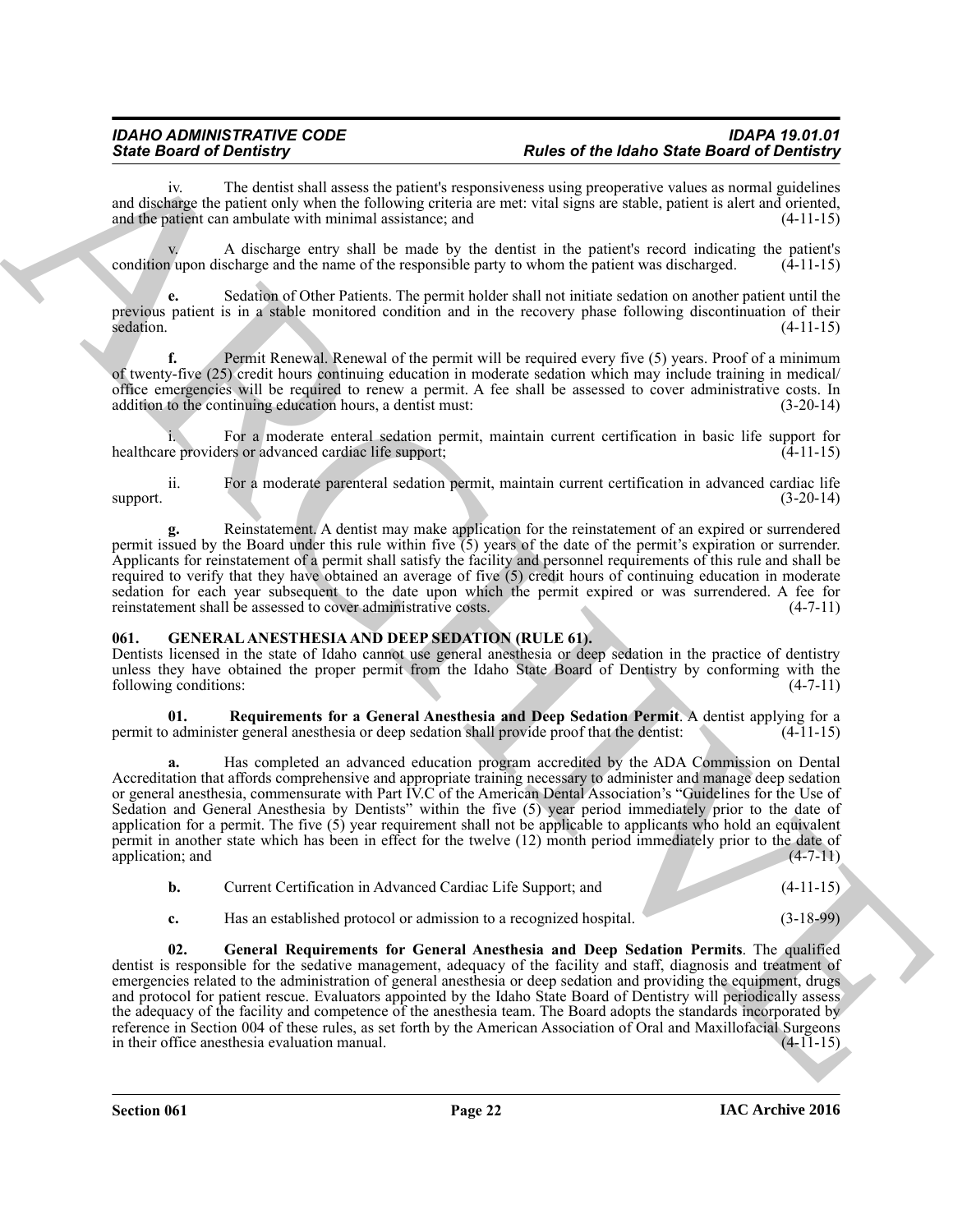**a.** Facility, Equipment and Drug Requirements. The following facilities, equipment and drugs shall be refore immediate use during the sedation and recovery phase: available for immediate use during the sedation and recovery phase:

An operating room large enough to adequately accommodate the patient on an operating table or in an operating chair and to allow an operating team of at least two (2) individuals to freely move about the patient;

(4-11-15)

ii. An operating table or chair that permits the patient to be positioned so the operating team can maintain the patient's airway, quickly alter the patient's position in an emergency, and provide a firm platform for the administration of basic life support; (4-11-15)

iii. A lighting system that permits evaluation of the patient's skin and mucosal color and a backup lighting system of sufficient intensity to permit completion of any operation underway in the event of a general power failure; (4-11-15)

iv. Suction equipment that permits aspiration of the oral and pharyngeal cavities and a backup suction at will function in the event of a general power failure; (4-11-15) device that will function in the event of a general power failure;

An oxygen delivery system with adequate full face mask and appropriate connectors that is capable of delivering high flow oxygen to the patient under positive pressure, together with an adequate backup system;

(4-11-15)

vi. A recovery area that has available oxygen, adequate lighting, suction and electrical outlets. The recovery area can be the operating room; (4-11-15)

vii. A sphygmomanometer, precordial/pretracheal stethoscope, end-tidal carbon dioxide monitor, pulse oximeter, oral and nasopharyngeal airways, supraglottic airway devices, intravenous fluid administration equipment, and automated external defibrillator (AED); and  $(4-11-15)$ 

viii. Emergency drugs including, but not limited to, pharmacologic antagonists appropriate to the drugs sopressors, bronchodilators, antihistamines, and anticonvulsants. (4-11-15) used, vasopressors, bronchodilators, antihistamines, and anticonvulsants.

**b.** Personnel. For general anesthesia or deep sedation, the minimum number of personnel shall be three (3) including:  $(4-7-11)$ 

i. A qualified operator to direct the sedation; and (4-11-15)

ii. Two (2) additional individuals who have current certification in Basic Life Support for the Healthcare Provider.

Since Board of Demotity counter and but the theoretical and control of the since Board of Demotity counter and the since Board of Demotity counter and the specific counter and the specific counter and the specific counter iii. When the same individual administering the deep sedation or general anesthesia is performing the dental procedure, one (1) of the additional appropriately trained team members must be designated for patient monitoring. (4-7-11)

**c.** Pre-sedation Requirements. Before inducing general anesthesia or deep sedation, a dentist shall:  $(4-11-15)$ 

i. Evaluate the patient's medical history and document, using the American Society of Anesthesiologists Patient Physical Status Classifications, that the patient is an appropriate candidate for deep sedation; (4-11-15) sedation;  $(4-11-15)$ 

Give written preoperative and postoperative instructions to the patient or, when appropriate due to cal status of the patient, the patient's guardian;  $(4-11-15)$ age or psychological status of the patient, the patient's guardian;

iii. Obtain written informed consent from the patient or patient's guardian for the sedation; and

 $(4-11-15)$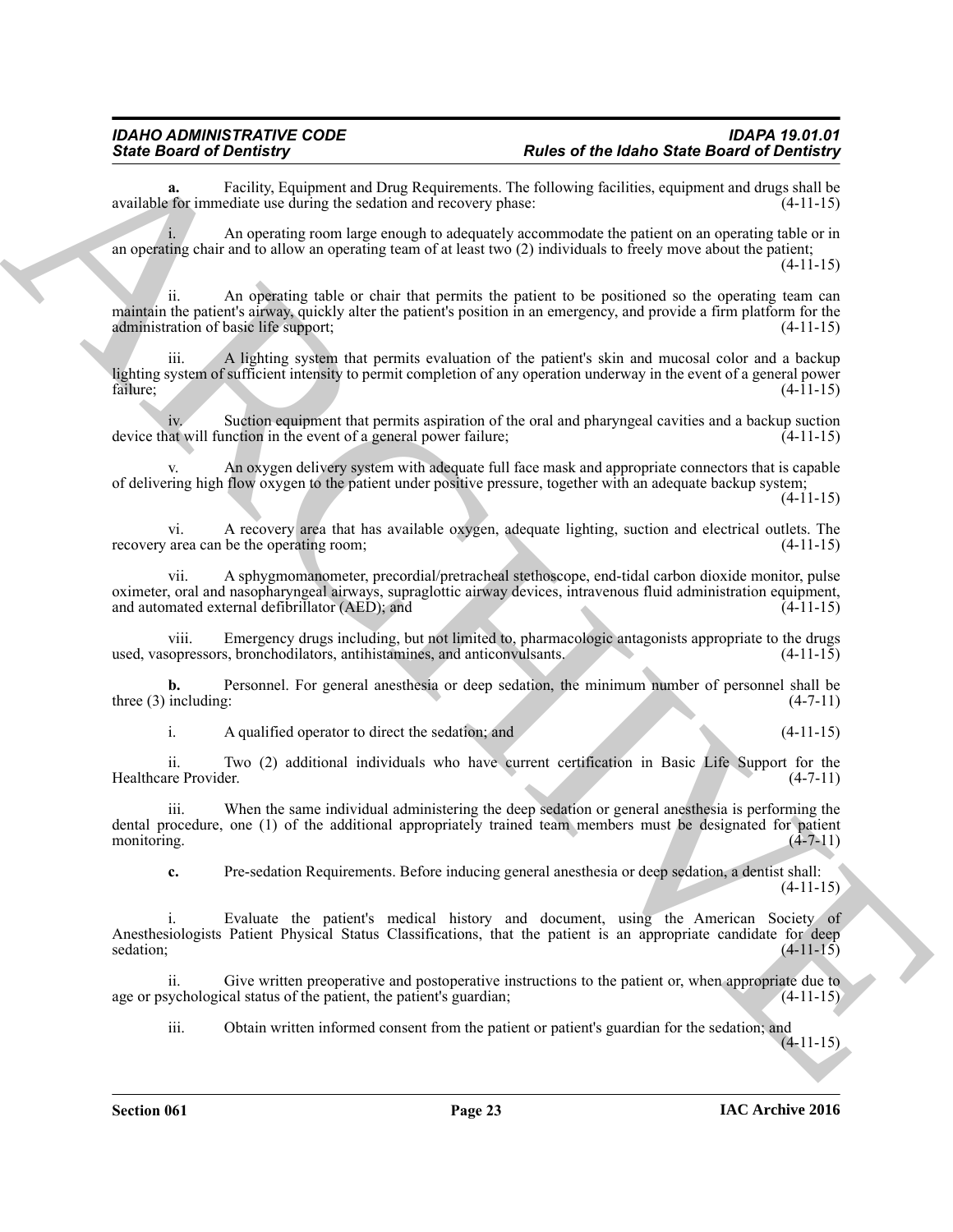iv. Maintain an anesthesia record, and enter the individual patient's sedation into a case/drug log.  $(4 - 11 - 15)$ 

**d.** Patient Monitoring. Patients shall be monitored as follows:  $(4-11-15)$ 

Since Board of Development and used to the since Board of Beatles Since Board of Development and the Since Board of Development and the Since Board of Development and the Since Board of Development and the Since Board of i. Patients must have continuous monitoring using pulse oximetry and end-tidal carbon dioxide monitors. The patient's blood pressure, heart rate, and respiration shall be recorded every five (5) minutes during the sedation, and then continued every fifteen (15) minutes until the patient meets the requirements for discharge. These recordings shall be documented in the patient record. The record must also include documentation of preoperative and postoperative vital signs, all medications administered with dosages, time intervals and route of administration. If this information cannot be obtained, the reasons shall be documented in the patient's record. A patient under deep sedation or general anesthesia shall be continuously monitored; (4-11-15) (4-11-15)

During the recovery phase, the patient must be monitored by an individual trained to monitor patients recovering from general anesthesia and deep sedation; (4-11-15)

vii. A dentist shall not release a patient who has undergone general anesthesia, deep sedation or moderate sedation except to the care of a responsible third party;

viii. The dentist shall assess the patient's responsiveness using preoperative values as normal guidelines and discharge the patient only when the following criteria are met: vital signs are stable, patient is alert and oriented, and the patient can ambulate with minimal assistance; and (4-11-15) and the patient can ambulate with minimal assistance; and

A discharge entry shall be made by the dentist in the patient's record indicating the patient's condition upon discharge and the name of the responsible party to whom the patient was discharged.  $(4-11-15)$ 

**e.** Sedation of Other Patients. The permit holder shall not initiate sedation on another patient until the previous patient is in a stable monitored condition and in the recovery phase following discontinuation of their<br>  $(4-11-15)$ sedation.  $(4-11-15)$ 

<span id="page-23-1"></span>**03. Moderate Sedation**. A dentist holding a permit to administer general anesthesia or deep sedation s rule may also administer moderate sedation. (4-7-11) under this rule may also administer moderate sedation.

<span id="page-23-2"></span>**04. Permit Renewal**. Renewal of the permit will be required every five (5) years. Proof of a minimum of twenty-five (25) credit hours of continuing education in general anesthesia or deep sedation and proof of current certification in Advanced Life Support will be required to renew a permit. A fee shall be assessed to cover administrative costs. (4-11-15)

<span id="page-23-3"></span>**05. Reinstatement**. A dentist may make application for the reinstatement of an expired or surrendered permit issued by the Board under this rule within five  $(5)$  years of the date of the permit's expiration or surrender. Applicants for reinstatement of a permit shall satisfy the facility and personnel requirements of this rule and shall be required to verify that they have obtained an average of five (5) credit hours of continuing education in general anesthesia or deep sedation for each year subsequent to the date upon which the permit expired or was surrendered. A fee for reinstatement shall be assessed to cover administrative costs. (4-7-11) fee for reinstatement shall be assessed to cover administrative costs.

# <span id="page-23-4"></span><span id="page-23-0"></span>**062. USE OF OTHER ANESTHESIA PERSONNEL (RULE 62).**

A dentist who does not hold an anesthesia permit may perform dental procedures in a dental office on a patient who receives anesthesia induced by an anesthesiologist, a certified registered nurse anesthetist (CRNA), or another dentist with an anesthesia permit as follows: (3-29-10) with an anesthesia permit as follows:

<span id="page-23-6"></span>**01. Personnel and Equipment Requirements**. The dentist shall have the same personnel, facilities, equipment, and drugs available during the procedure and during recovery as required of a dentist who has a permit for the level of anesthesia being provided. (3-29-10) the level of anesthesia being provided.

<span id="page-23-5"></span>**02. Patient's Condition Monitored Until Discharge**. The qualified anesthesia provider who induces anesthesia shall monitor the patient's condition until the patient is discharged and record the patient's condition at discharge in the patient's dental record as required by the rules applicable to the level of anesthesia being induced.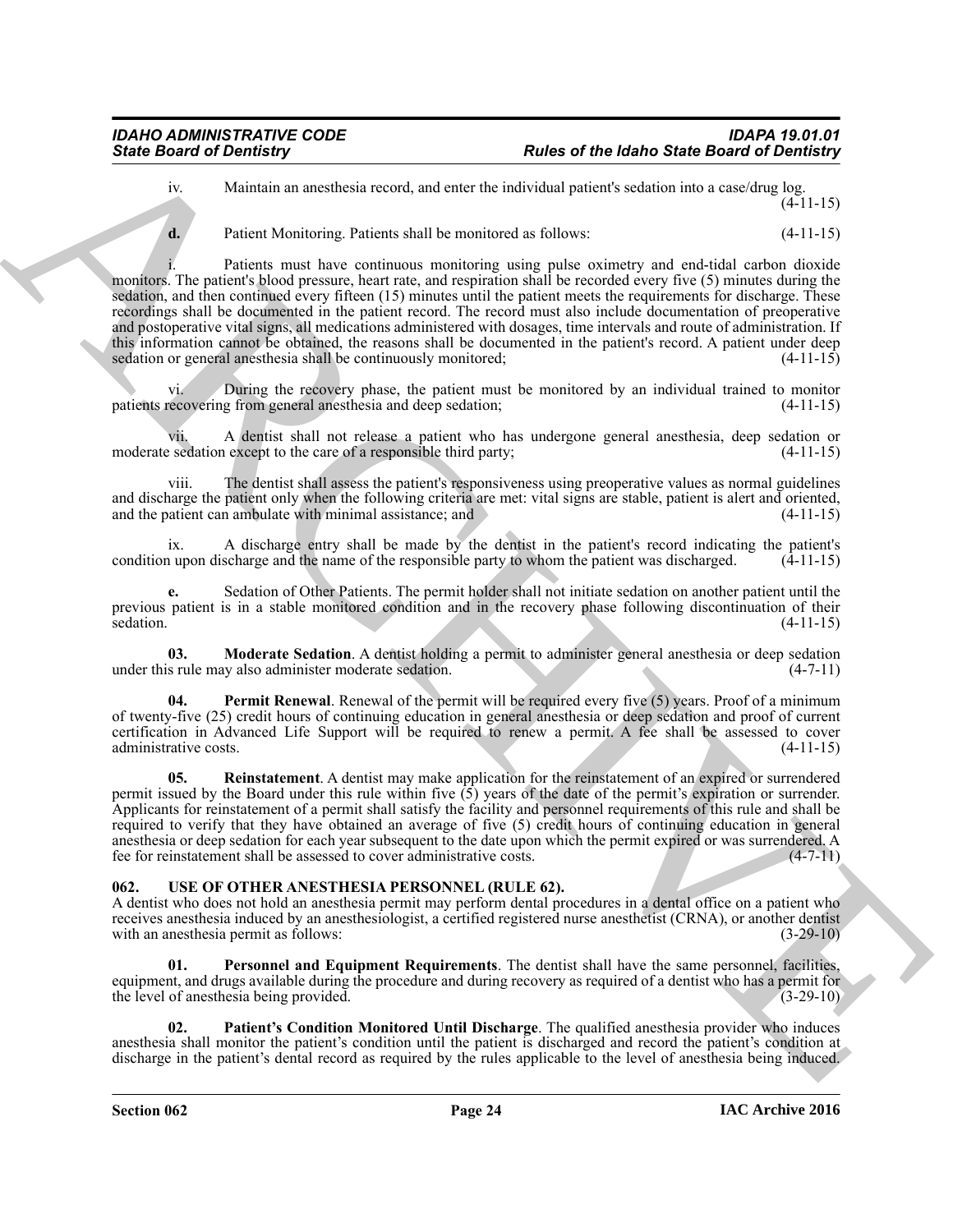The anesthesia record shall be maintained in the patient's dental record and is the responsibility of the dentist who is performing the dental procedures. (3-29-10) performing the dental procedures.

<span id="page-24-8"></span>**03. Use of Services of a Qualified Anesthesia Provider**. A dentist who intends to use the services of a qualified anesthesia provider shall notify the Board in writing of his intent. Such notification need only be submitted once every licensing period. (3-29-10) once every licensing period.

<span id="page-24-7"></span>Advertising. A dentist who intends to use the services of a qualified anesthesia provider may advertise the service provided so long as each such advertisement contains a prominent disclaimer that the service "will be provided by a qualified anesthesia provider." (3-29-10)

# <span id="page-24-5"></span><span id="page-24-0"></span>**063. INCIDENT REPORTING (RULE 63).**

Dentists shall report to the Board, in writing, within seven (7) days after the death or transport to a hospital or emergency center for medical treatment for a period exceeding twenty-four (24) hours of any patient to whom sedation was administered. (4-7-11)

# <span id="page-24-6"></span><span id="page-24-1"></span>**064. SUSPENSION, REVOCATION OR RESTRICTION OF ANESTHESIA PERMIT (RULE 64).**

Finite Brazilian at The Contribution of the United State Based of the Based of The Contribution of Dentisian and the Contribution of the Contribution of the Contribution of the Contribution of the Contribution of the Cont The Board may, at any time and for just cause, institute proceedings to revoke, suspend, or otherwise restrict an anesthesia permit issued pursuant to Sections 060 and 061 of these rules. If the Board determines that emergency action is necessary to protect the public, summary suspension may be ordered pending further proceedings. Proceedings to suspend, revoke or restrict a permit shall be subject to applicable statutes and rules governing administrative procedures before the Board. administrative procedures before the Board.

# <span id="page-24-4"></span><span id="page-24-2"></span>**065. DETERMINATION OF DEGREE OF SEDATION BY THE BOARD (RULE 65).**

In any matter under review or in any proceeding being conducted in which the Board must determine the degree of central nervous system depression, the Board may base its findings or conclusions on, among other matters, the type, and dosages, and routes of administration of drugs administered to the patient and what result can reasonably be expected from those drugs in those dosages and routes administered in a patient of that physical and psychological status. (4-11-15) status.  $(4-11-15)$ 

<span id="page-24-3"></span>**066. -- 999. (RESERVED)**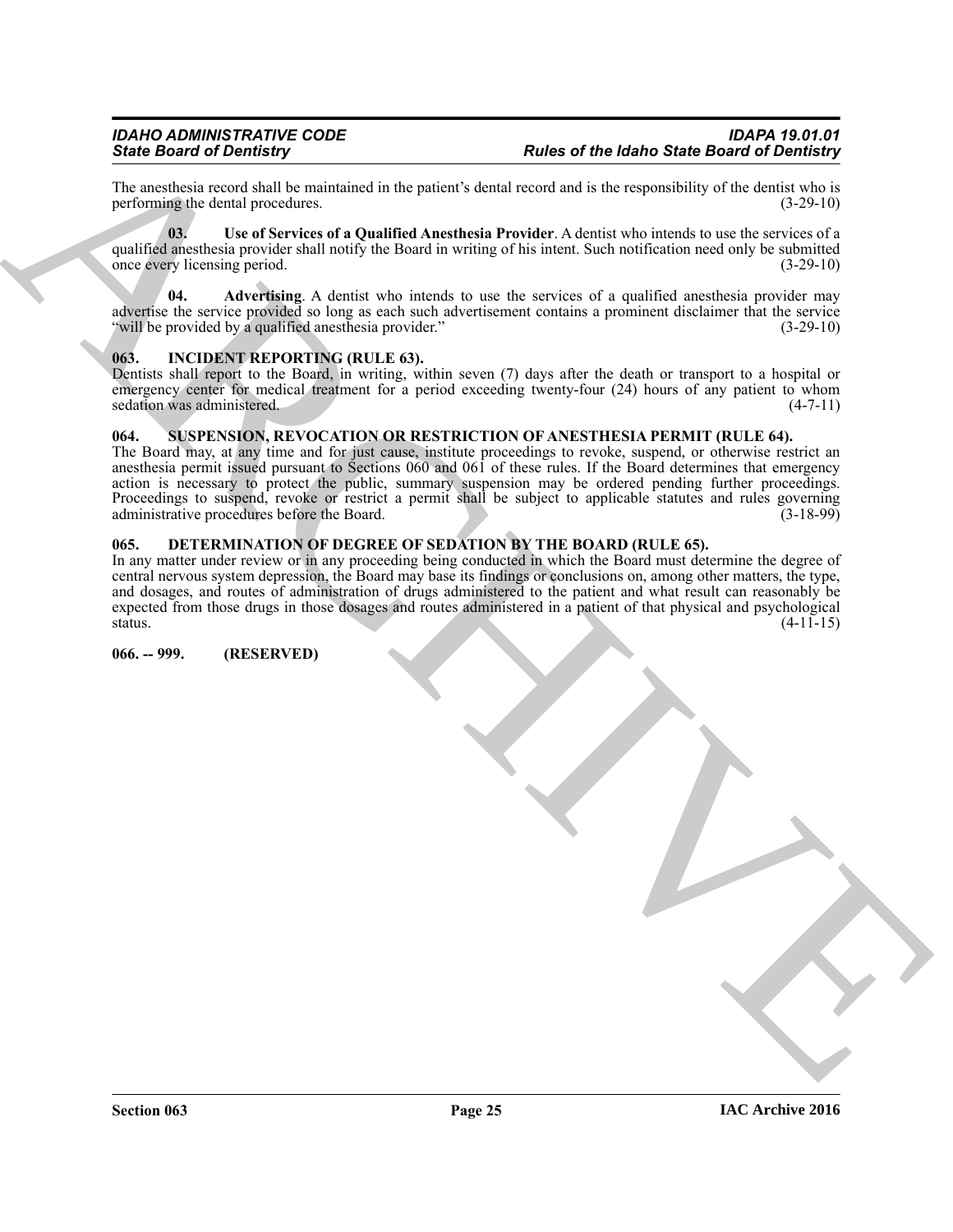# *Subject Index*

# **A**

Advertising 14 General Advertising Provisions 14 Prohibited Advertising 14 Specialty Advertising 15 Applications 4

### **C**

Continuing Education for Dental Hygienists 16 Documentation 16 Requirements for Renewal of an Active Status Dental Hygiene License 16 Requirements for Renewal of an Extended Access Dental Hygiene License Endorsement 16 Continuing Education for Dentists 15 Documentation 16 Requirements 15

# **D**

[A](#page-15-3)dvertising A<br>
A considerably the material of the state of the state of the state of the state of the state of the state of the state of the state of the state of the state of the state of the state of the state of the st Definitions 16 Methods of Anxiety & Pain Control 16 Routes of Administration 17 Sedation Terms 17 Dental Assistants - Practice 9 Curriculum Approval 11 Direct Supervision 9 Expanded Functions Qualifications 11 Other Credentials 11 Prohibited Duties 10 Dental Hygiene Licensure By Credentials 6 Cardiopulmonary Resuscitation 6 Graduation 6 Interview 6 Local Anesthesia 6 National Board Examination 6 Provisional License 6 Dental Hygienists - License Endorsements 7 Extended Access Dental Hygiene Endorsement 7 Extended Access Dental Hygiene Restorative Endorsement 7 Renewal 7 Dental Hygienists - Practice 8 Direct Supervision 8 General Supervision 8 Indirect Supervision 8 Dental Hygienists - Prohibited Practice 9

Prohibited Duties 9 Determination Of Degree Of Sedation By The Board 25

# **E**

Examination For Dental Hygiene Licenses 5 Clinical Examination 5 Written Examination 5 Examination For General Dental Licenses 5 Clinical Examination 5 Written Examination 5 Examinations 4

**F** Fees -- General

# **G**

General Anesthesia & Deep Sedation 22 General Requirements for General Anesthesia & Deep Sedation Permits 22 Moderate Sedation 24 Permit Renewal 24 Reinstatement 24 Requirements for a General Anesthesia & Deep Sedation Permit 22

# **I**

Incident Reporting 25

# $\mathbf{L}$

License & Application Fees 4 Application Fees for Dental Hygienists 4 Application Fees for Dentists 4 Application Fees for General Anesthesia & Moderate Sedation Permits 5 Biennial License Fees for Dental Hygienists 4 Biennial License Fees for Dentists 4 Licensure Of Dental Specialists 14 Application 14 Examination 14 Limitation of Practice 14 Requirements for Specialty Licensure 14 Local Anesthesia 18 **M** Minimal Sedation 18

Patient Safety 18 Personnel 18 Moderate Sedation 19 General Requirements for Moderate Enteral & Moderate Parenteral Sedation Permits 20 Requirements for a Moderate Enteral Sedation Permit 19 Requirements for a Moderate Parenteral Sedation Permit 20

# **N**

Nitrous Oxide/Oxygen 18 Patient Safety 18 Personnel 19 Required Facilities & Equipment 19

# **P**

Provisional License, Provisional Licensure 6 Provisional Licensure 6 Active Practice 6 Additional 6 Current Licensure 6 Evidence 6

# **R**

Requirement For CPR 5 Requirements For Dental Hygiene Licensure 5 Requirements For Dental Licensure 5

# **S**

Suspension, Revocation Or Restriction Of Anesthesia Permit 25

# **U**

Unlawful Practice, Unprofessional Conduct 12 Unprofessional Conduct 11 Abandonment of Patients 12 Altering Records 12 Compliance With Dental Hygienist Professional Standards 13 Compliance With Dentist Professional Standards 13 Consent 12 Controlled Substances 12 Delegating Duties 13 Discipline in Other States 12 Disclosure 13 Dividing Fees 12 Exploiting Patients 13 Failure to Cooperate With Authorities 13 Failure to Provide Records to a Patient or Patient's Legal Guardian 13 Fraud 11 Harassment 12 Legal Compliance 13